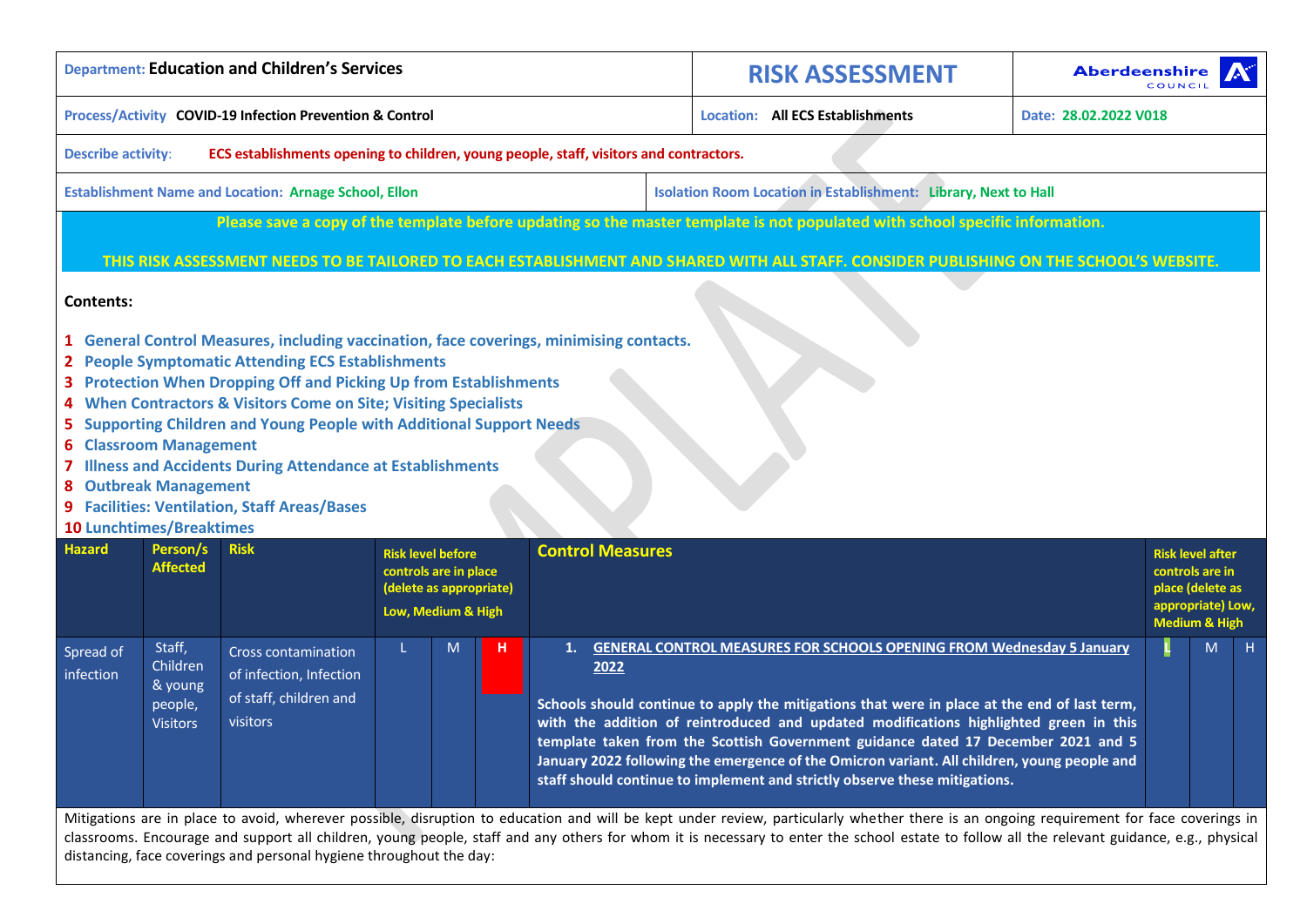• frequent washing/sanitising of hands for 20 seconds and drying thoroughly, and always when entering/leaving the building, before/after eating and after using the toilet.

- encouraging children, young people and staff to avoid touching their faces including mouth, eyes and nose.
- using a tissue or elbow to cough or sneeze and use bins that are emptied regularly for tissue waste

**All school staff and secondary aged learners are encouraged to participate in the asymptomatic testing programme – lateral flow tests (LFTs) and report their results.** All school staff and secondary pupils to continue twice-weekly at-home LFD testing in the week prior to return. Ideally, the second test should be taken either in the morning before leaving for the first day of school or the evening before, and in any case no more than 2 days before return. Quick and decisive action should be taken when positive cases are identified among children, young people and staff.

## **Vaccination**

All staff who have not been fully vaccinated should be encouraged to seek vaccination as soon as possible, following the recommended gap between doses. Information on securing an appointment can be found at: [Registering for a coronavirus vaccine | The coronavirus \(COVID-19\) vaccine \(nhsinform.scot\).](https://www.nhsinform.scot/covid-19-vaccine/invitations-and-appointments/registering-for-a-coronavirus-vaccine)

In line with national guidance, hand sanitiser stocks have been provided to all schools to allow for provision at entry/exit points and a small number of key areas to complement existing hand washing facilities. While sanitiser can be made available for the purposes of convenience, regular hand washing with soap and water should remain the preferred method of hand hygiene for all. Provide supplies of resources including tissues, soap and hand sanitisers.

The response to the coronavirus COVID-19 outbreak is complex and fast moving. Advice from Government sources will be shared with staff daily on the Aberdeenshire Council staff COVD-19 site: <https://covid19.aberdeenshire.gov.uk/>**Sector Advice Card** found [here.](https://aberdeenshire.sharepoint.com/sites/covid-19childcarehubstaffinformation/Shared%20Documents/Forms/AllItems.aspx?id=%2Fsites%2Fcovid%2D19childcarehubstaffinformation%2FShared%20Documents%2FSchool%20Recovery%20Documents%2Fcovid%2D19%2Dsector%2Dadvice%2Dcard%2Epdf&parent=%2Fsites%2Fcovid%2D19childcarehubstaffinformation%2FShared%20Documents%2FSchool%20Recovery%20Documents) Please display in school to signpost to guidance. COSLA advice can be foun[d here.](https://www.cosla.gov.uk/covid-19-information-for-councils)

**Updated advice 'on reducing the risk in schools' updated 01.02.2022 [can be found here](file:///C:/Users/ktucker/AppData/Local/Microsoft/Windows/INetCache/Content.Outlook/QIFM8CDI/Reducing%20Risks%20in%20Schools%20guidance%20-%20version%207.4%20-%20Highlighted%20Version%20-%201%20February%202022.pdf) [HEALTH & SAFETY ADVICE FOR VACCINATIONS.](https://www.gov.scot/publications/coronavirus-covid-19-guidance-on-reducing-the-risks-in-schools/pages/overview)** Schools should encourage staff who have not received both doses of the vaccine and booster vaccine to seek vaccination as soon as possible, following the recommended gap between doses. Information on securing an appointment can be found at: [Registering for a coronavirus vaccine | The coronavirus \(COVID-19\) vaccine \(nhsinform.scot\).](https://www.nhsinform.scot/covid-19-vaccine/invitations-and-appointments/registering-for-a-coronavirus-vaccine) All young people aged 16 and 17 years are now being offered the Covid-19 vaccination in Scotland, it is not anticipated schools will be involved in this process. Public Health Scotland has produced [an information leaflet for this age group.](https://www.publichealthscotland.scot/media/8656/covid-19-leaflet-for-16-to-17-year-olds.pdf)

## [It is recommended that pregnant women have the vaccine.](https://www.gov.uk/government/publications/covid-19-vaccination-women-of-childbearing-age-currently-pregnant-planning-a-pregnancy-or-breastfeeding/covid-19-vaccination-a-guide-for-women-of-childbearing-age-pregnant-planning-a-pregnancy-or-breastfeeding) Further information can be found at[: Combined info sheet and decision aid 20.07.2021 \(rcog.org.uk\)](https://www.rcog.org.uk/globalassets/documents/guidelines/2021-02-24-combined-info-sheet-and-decision-aid.pdf)

- All pregnant women who are vaccinated should undergo a risk assessment in the workplace and continue to work if it is safe to do so.
- Pregnant women who are unvaccinated at any gestation should take a more precautionary approach in light of the increased risk.

School staff who are pregnant at any gestation must have a workplace risk assessment with their school/local authority and occupational health team. Having a COVID-19 vaccine does not remove the requirement for schools and local authorities to carry out a risk assessment for pregnant employees. They should only continue to work if the risk assessment advises it is safe to do so. We advise continuing to use the Scottish Government Covid 19 [Guidance](https://www.gov.scot/publications/coronavirus-covid-19-guidance-on-individual-risk-assessment-for-the-workplace/) on individual occupational risk assessment and tool. More information can be found on Scottish Government [website.](https://www.gov.scot/publications/coronavirus-covid-19-guidance-on-reducing-the-risks-in-schools/pages/changes-to-previous-guidance/#Guidance%20for%20pregnant%20staff) [Covid-19 Vaccine in Pregnancy Toolkit](https://aberdeenshire.sharepoint.com/:b:/r/sites/covid-19childcarehubstaffinformation/Shared%20Documents/School%20Recovery%20Documents/Risk%20Assessments/COVID-19%20Vaccine%20in%20Pregnancy_TOOLKIT%20Dec%202021.pdf?csf=1&web=1&e=ts9TIS)

HEALTH & SAFETY ADVICE FOR FACE MASKS: All PPE identified by a risk assessment and used to protect employees from infection with COVID 19 must be worn as directed. Type IIR face masks are classed as PPE and as such must not be modified in any way as this would then reduce the protection that the mask offers. A 3D face bracket (an inner support for face masks) has been used by some staff to add extra comfort when wearing a mask to make it more breathable and stop glasses from fogging. These inserts **must not** be used when wearing  $\blacksquare$ a type IIR mask as the protection offered by the mask cannot then be guaranteed.

**NHS guidance** to staff wearing Type IIR mask in schools foun[d here.](https://aberdeenshire.sharepoint.com/sites/covid-19childcarehubstaffinformation/Shared%20Documents/Forms/AllItems.aspx?id=%2Fsites%2Fcovid%2D19childcarehubstaffinformation%2FShared%20Documents%2FSchool%20Recovery%20Documents%2FNHS%20Guidance%20Documents%2FFRSM%20Use%20in%20Schools%20Oct%202020%2Epdf&parent=%2Fsites%2Fcovid%2D19childcarehubstaffinformation%2FShared%20Documents%2FSchool%20Recovery%20Documents%2FNHS%20Guidance%20Documents) A definition of face coverings (which should not be confused with PPE) can be found i[n Covid-19: staying safe and protecting](https://www.gov.scot/publications/coronavirus-covid-19-phase-3-staying-safe-and-protecting-others/pages/face-coverings/)  [others](https://www.gov.scot/publications/coronavirus-covid-19-phase-3-staying-safe-and-protecting-others/pages/face-coverings/) , including Type IIR face masks. This link advises on exemption information too. **Current local HPT guidance is for school staff to wear Type IIR face coverings**. This is alongside other mitigations, such as physical distancing, ventilation, cleaning and hand hygiene.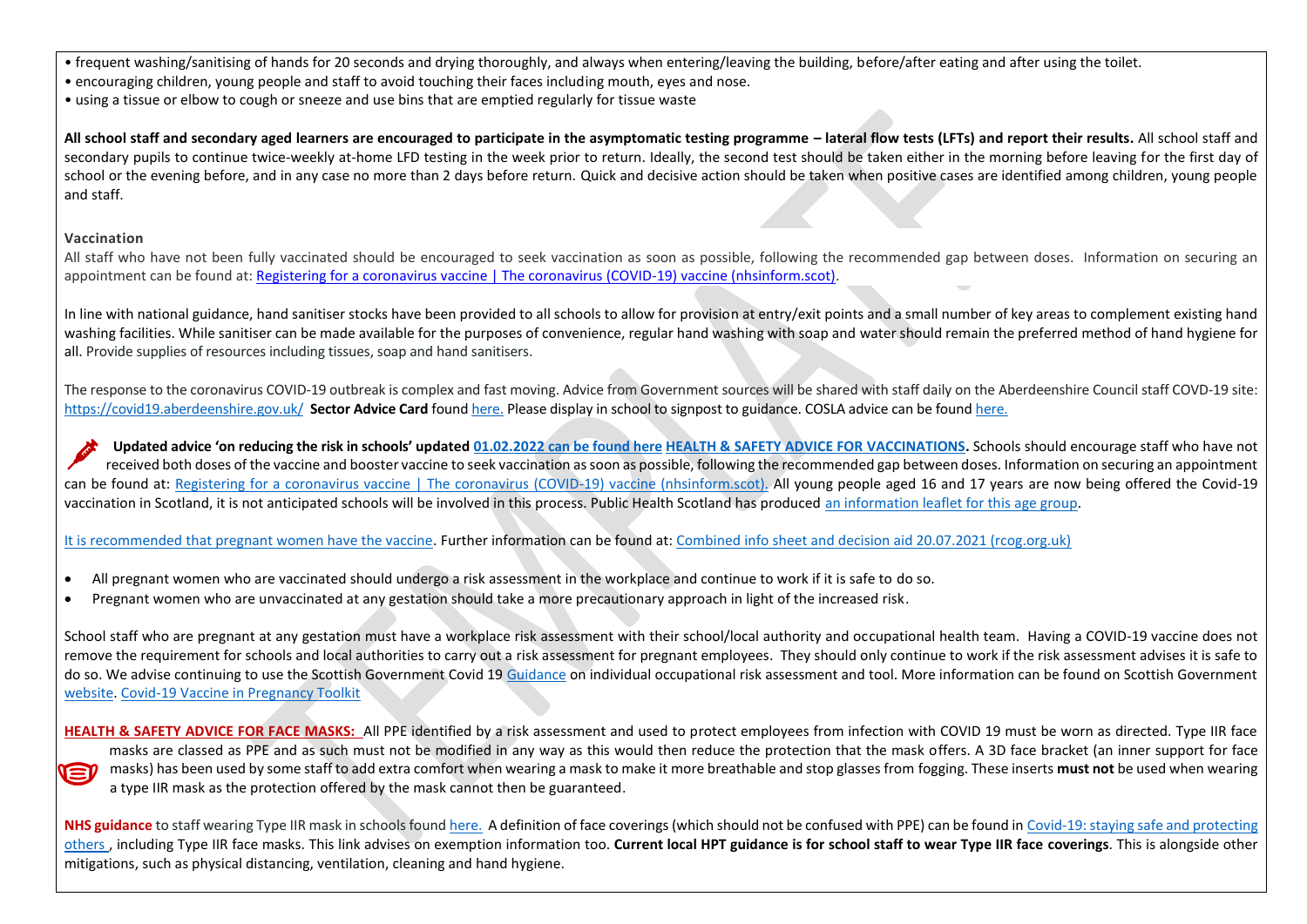FACE COVERINGS should be worn by adults where they are working directly with others and cannot keep one metre from other adults and / or children and young people across primary and secondary (but with ELC models permitted for early stage, P1-2, as before) and current guidance advises face coverings should also be worn by adults and young people in classrooms in secondary schools.

**At all Levels face coverings** should be used by adults when not working directly with children, for example **when moving around settings** or when in staff rooms, administrative areas or canteens across all school settings. At all times when adults in primary schools, and adults and young people in secondary schools, including special schools are moving around the school in corridors, office and admin areas, canteens (except when dining) and other confined communal areas, (including staff rooms and toilets). Face coverings should be used by adults when not working directly with children, for example when moving around settings or when in staff rooms, administrative areas or canteens across all school settings. At all times when adults in primary schools, and adults and young people in secondary schools, including special schools are moving around the school in corridors, office and admin areas, canteens (except when dining) and other confined communal areas, (including staff rooms and toilets). Cleaning teams working in all schools will wear Type IIR face masks at all times, rather than a standard face covering and will be provided with access to Type IIR masks from stocks on the site they are working.

**Pupil Support Assistants and those supporting children with Additional Support Needs** who routinely have to work within two metres of **children and young people** should wear **Type IIR**  face masks as a general rule. However, the use of opaque face coverings should be balanced with the wellbeing and needs of the young person - appropriate use of transparent face coverings may help in these circumstances. Other than where schools are using ELC models and guidance in the early stage, where adults cannot keep 2m distance and are interacting face-to-face with other adults and/or children and young people, Type IIR (or, in certain specific circumstances, PPE- see section on PPE and other protective barrier measures, below) should be worn at all times. This applies to all staff including support staff and Pupil Support Assistants. Transparent face-coverings may be supplied where appropriate and used where there is a risk of detriment to the child's health and wellbeing.

In special schools and units, and where there are groupings of children with complex additional support needs, the balance of the staffing complement, the groupings of children and young people and their needs, and therefore the staffing and resources required, (PPE, cleaning of equipment), should be considered/assessed throughout the school day.

Impact of wearing face coverings on learners with additional support needs and learners who are acquiring English as a language should be considered, and possible clear alternatives explored. In line with the revised arrangements for public transport - adults and children and young people aged 12 and over are travelling on dedicated school transport should wear face coverings. Anyone (staff or pupil) who wishes to wear a face covering is free to do so. It is reasonable to assume that most staff and young people will now have access to re-usable face coverings. However, where anybody is struggling to access a face covering, or where they are unable to use their face covering due to having forgotten it or it having become soiled/unsafe, schools should take steps to have a contingency supply available to meet such needs.

Face coverings should be worn by parents and other visitors to the school site (whether entering the building or otherwise), including parents at drop-off and pick-up. Sensitivity and discretion with regard to the wearing of face coverings by individuals observing Ramadan during April and May.

## **HEALTH & SAFETY ADVICE ON MINIMISING CONTACTS & DISTANCING:**

In both primary and secondary settings physical distancing of at least 1m between adults, and between adults and children and young people, should remain in place in the school estate. **It is expected that most schools will wish to retain the existing 2m distancing arrangements for logistical reasons.** This reduces the likelihood of direct transmission, allows for quicker identification of those who need to self-isolate and may reduce the overall number of people who need to isolate in the event of a positive test of COVID-19. Retain 2 metres between adults in schools who do not yet meet the criteria for exemption from self-isolation to help to reduce the risk that they are identified as a contact.

Due to the revised approach to contact tracing, Scottish Government advice is that groupings (sometimes referred to as "bubbles") are NO LONGER REQUIRED to be maintained.

To help with maintaining distancing for young people in secondary schools use of marker tape on the floor and consider the implementation of one-way systems to assist movement around school buildings and site. Social distancing should be adhered to by all staff and pupils. Reduce the need for people to move around site, and between classrooms as far as possible to reduce the potential spread of any contamination through touched surfaces. Where this cannot be avoided, the provision of appropriate cleaning supplies to enable them to wipe down their own desk/chair/surfaces before leaving and or, especially, on entering the room, especially in secondary schools.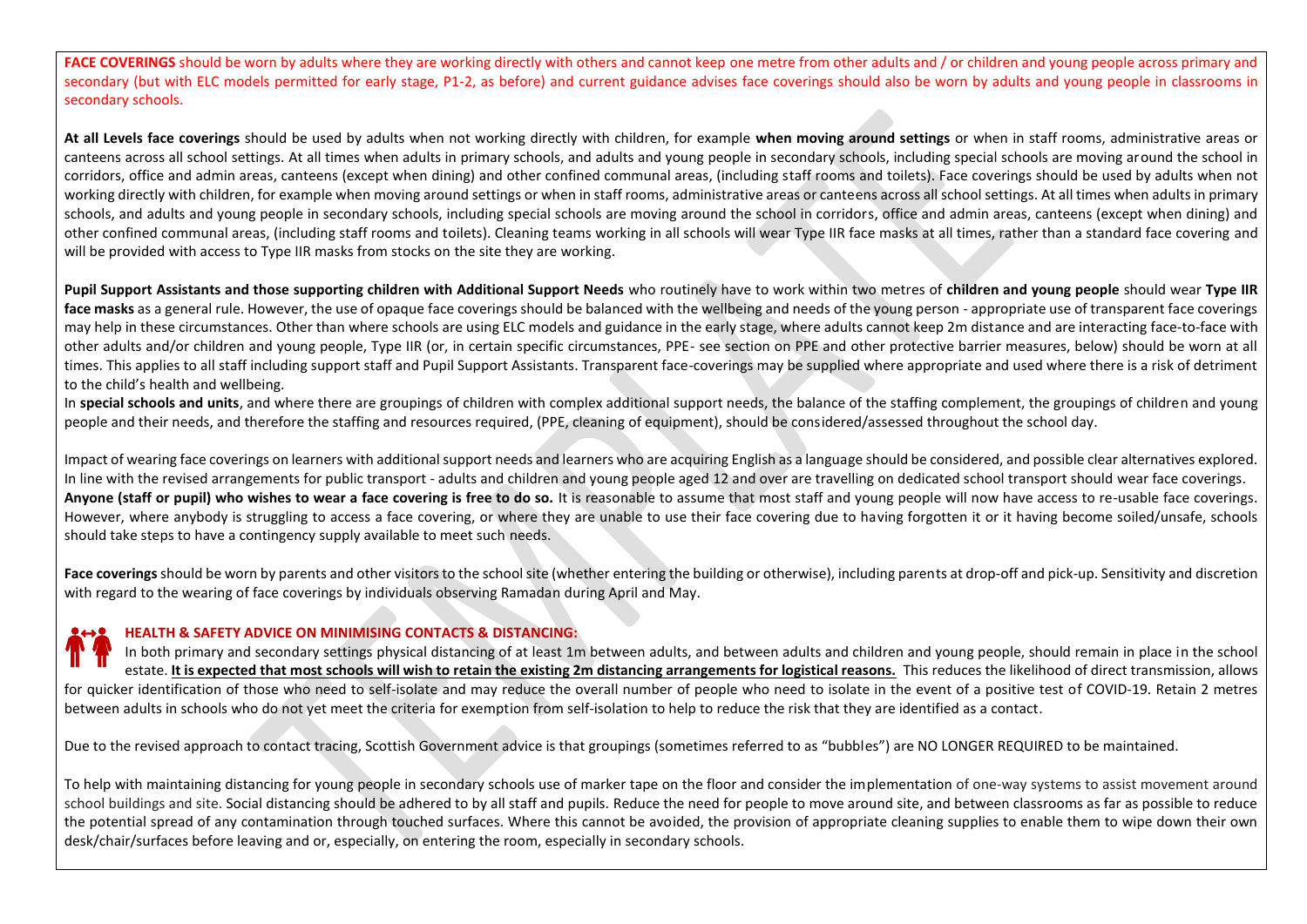Review any Personal Evacuation Emergency Plans (PEEPS) to ensure that arrangements are still adequate and relevant. Update the Fire Evacuation Procedure to reflect any changes and share information with all staff.

Reduce the movement of groups across different parts of the school estate where possible. Assemblies and large gatherings are now permittable. Clear signs displayed as reminders to staff and children regarding social distancing and how to handwash properly. Children should be supervised and supported to follow guidance.

Consideration given to emergency evacuation procedures/ fire drill & muster point -fire safety is the priority. Adjustments to be made locally to emergency evacuation procedures to keep 2m separation where possible for staff. P1-4 will leave from the main exit and P5-7 will leave from the fire exit at the end of the corridor. All classes gather in the playground at their designated point which are over 2 metres apart.

Movement between schools should be kept to a minimum until further notice. To assist with minimising the risks, arrangements have been put in place to ensure our SFL member of staff only attends one school a day. Consider lower risk methods for some input – digital/virtual means, or outdoor settings. Where movement across locations is necessary to deliver school operations the number of interactions should be minimised.

Minimise movement of individuals between workstations. Where they are shared make sure there is cleaning between use. Each child has their own individual workstation and where work stations are shared the area is cleaned between uses and the children wash their hands before and after moving to the next activity.

## **EARLY LEARNING AND CHILDCARE SERVICES ADVICE:**

Additional guidance is listed below for Early Learning and Childcare Services with links: [here.](http://www.gov.scot/publications/coronavirus-covid-19-guidance-on-reopening-early-learning-and-childcare-services/) And good infection control guidance specifically for nurseries: Infection Prevention and Control in [Childcare Settings \(Day Care and Childminding Settings](https://hpspubsrepo.blob.core.windows.net/hps-website/nss/2448/documents/1_infection-prevention-control-childcare-2018-05.pdf) and put in place the guidance from Health Protection Scotland. ELC Risk assessmen[t here.](https://aberdeenshire.sharepoint.com/:w:/r/sites/1140SupportMaterials/_layouts/15/Doc.aspx?sourcedoc=%7B0295D0FB-AD0F-420C-95A7-60F4C4EAAB87%7D&file=MASTER%20FINAL%20DRAFT%20%20Risk%20Assessment%20for%20ELCs%20Recovery%20Aug%2020.docx&action=default&mobileredirect=true&cid=a8337f1d-9098-4468-818b-0badbffc38f1) [Link to ELC guidance doc found here](https://www.gov.scot/publications/coronavirus-covid-19-early-learning-and-childcare-services/pages/overview/)

Health and Safety advice available on Arcadia [here](https://aberdeenshire.sharepoint.com/sites/Arcadia/services/Pages/Business%20Services/HR%20and%20OD/Health%20and%20Safety,%20Wellbeing%20and%20Risk%20Management/Health-and-Safety,-Wellbeing-and-Risk-Management.aspx) by accessing this link, including: How to handwash, Putting on & removing PPE, Decontamination & cleaning processes for facilities, optional & mandatory wearing of face coverings. Health, Safety and Wellbeing policy is availabl[e here.](https://aberdeenshire.sharepoint.com/sites/Arcadia/services/Documents/Business%20Services/HR+OD/Health%20and%20Safety/Aberdeenshire%20Council%20Corporate%20H+S%20Policy/Aberdeenshire%20Council%20-%20General%20HS%20Policy%20Statement.pdf)

## **PPE**

For the majority of staff PPE will not normally be necessary. Use of PPE in school should be based on a clear assessment of the risk and need for an individual child, ie personal care. Where colleagues need to work in close proximity to a child or children, the school will provide Type IIR face mask / PPE for that purpose.

## **Types of PPE required for specific circumstances:**

- ROUTINE ACTIVITIES No PPE required
- SUSPECTED COVID-19 A fluid-resistant surgical mask (Type IIR) should be worn by staff in they are looking after a child or young person who has become unwell with symptoms of COVID-19 and 2m distancing cannot be maintained while doing so. If the child or young person who has become unwell with symptoms of COVID 19 needs direct personal care, gloves, aprons and a fluid-resistance surgical mask (Type IIR) should be worn by staff.

 Eye protection should also be worn if a risk assessment determines that there is a risk of splashing to the eyes such as from coughing, spitting, or vomiting. Gloves and aprons should be used when cleaning the areas where a person suspected of having COVID-19 has been.

• INTIMATE CARE – Gloves and apron. Risk of splashing mitigated with the wearing of fluid-resistant surgical mask – Type IIR and eye protection. Gloves and aprons worn when cleaning the area.

**Health and safety advice on latex gloves:** Disposable Nitrile gloves are usually the glove of choice, during the Covid-19 Pandemic. Due to known latex allergy risks, latex gloves must only be purchased where there is a reason for them to be used and the [guidance for the use of latex gloves](https://aberdeenshire.sharepoint.com/sites/Arcadia/services/Documents/Business%20Services/HR+OD/Health%20and%20Safety/COVID-19/Guidance%20for%20the%20use%20of%20Latex%20Gloves.pdf) must be followed before staff use the gloves.

## **Special Consideration for Certain Groups**

Advice is available **[here](https://www.gov.scot/publications/guidance-education-children-unable-attend-school-due-ill-health/)** for the education of pupils who are unable to attend school due to ill health. Schools will wish to maintain plans for remote education for some pupils. Link [here](https://www.gov.scot/binaries/content/documents/govscot/publications/advice-and-guidance/2020/07/coronavirus-covid-19-guidance-on-individual-risk-assessment-for-the-workplace/documents/risk-assessment-tools-and-guidance/occupational-risk-assessment-tool-and-guidance/occupational-risk-assessment-tool-and-guidance/govscot%3Adocument/Occupational%2BRisk%2BAssessment%2BGuidance%2Band%2BTool%2B%2528Interactive%2529%2B04%2BSeptember.pdf?forceDownload=true) for an occupational risk assessment from the Scottish government and recommended by Health & Safety colleagues for managers with members of staff returning from shielding.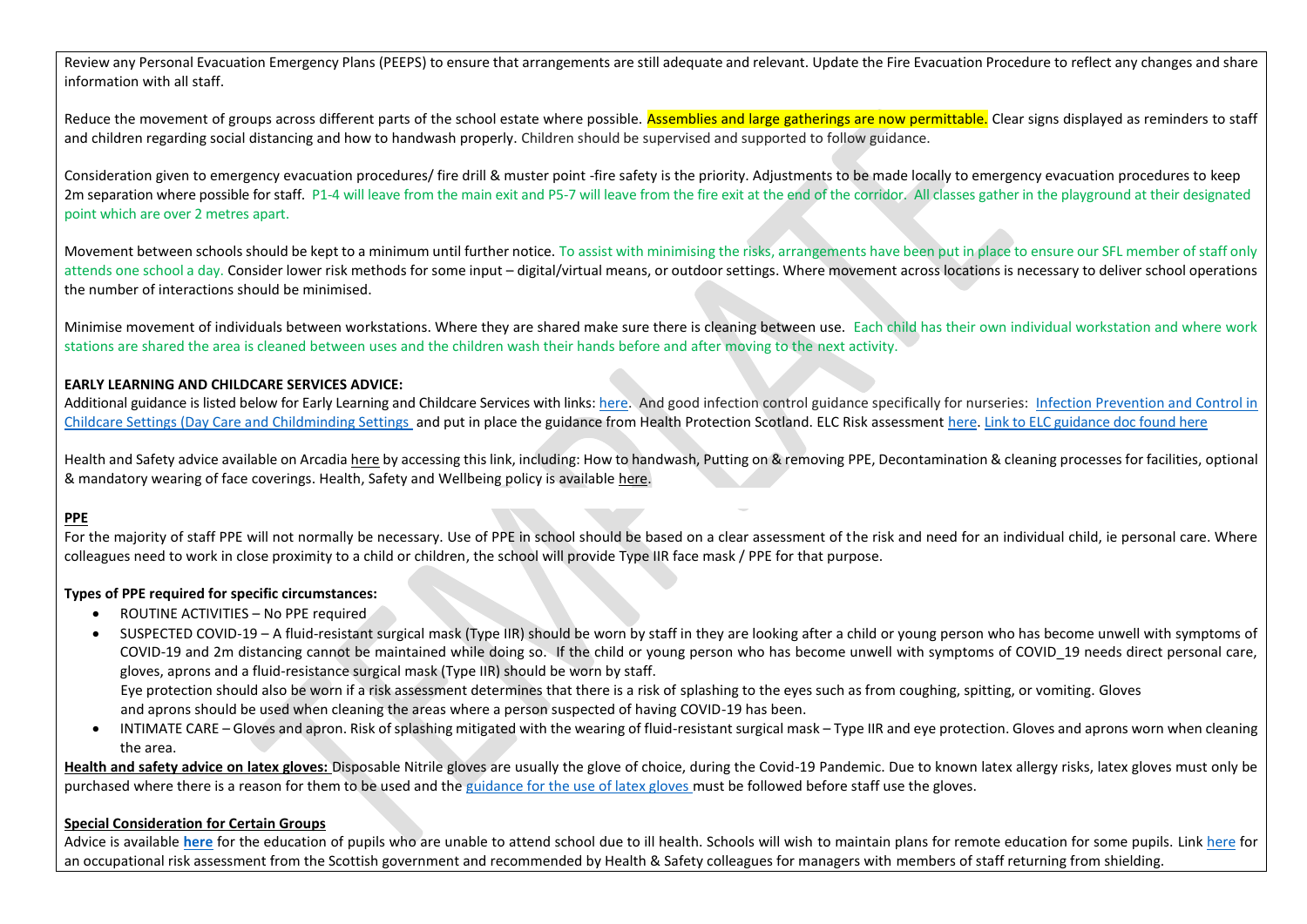## **Shielding**

At protection level 0, children and young people on the shielding list are advised to follow the guidance for the general population in relation to school and formal childcare Coronavirus [\(COVID-19\): shielding advice and support.](https://www.gov.scot/publications/covid-shielding/pages/levels-advice/)

Line managers should ensure that individualised risk assessments for school staff members with the highest clinical risk are in place and updated appropriately. Each situation should be discussed on an individual basis, ensuring that the appropriate measures are in place to mitigate the risk factors. For complex cases and situations, the HR Operational Team or the Health & Safety & Wellbeing Team can be contacted for further advice and support if required.

Consider the possibility of clinically extremely vulnerable staff working from home, (for example, supporting remote education), or where that is not possible, carry out the lowest-risk roles on site, with social distancing of at least 2m. Clinically extremely vulnerable staff electing to waive this right must have discussed it with their doctor and head teacher.

Ensure up to date risk assessments for children on EHC plans, carried out with educational providers, parents/carers and appropriate health practitioners, to ensure child is at no more risk in the school setting than at home. Parents and carers may wish to have a discussion with their child's healthcare team if they are unsure or have queries about returning to school because of their health condition.

## **General Advice - Staff and Pupils**

Plan to resume taking twice daily registration and record the appropriate absence codes both existing and COVID-19 related. Registration must be in accordance with Guidelines on Managing and Promoting Pupil Attendance in [Nursery, Primary and Special Schools](https://asn-aberdeenshire.org/wp-content/uploads/2017/08/attendance-policy-guidance-primary-schools-november-2015.pdf) and [secondary schools.](https://asn-aberdeenshire.org/wp-content/uploads/2017/08/attendance-policy-guidance-secondary-schools-november-2015.pdf)

A risk assessment needs to be completed for all pupils attending multiple educational settings and consideration needs to be given to groupings. Young people in the senior phase may require to spend time in college environments. They should ensure that they follow the [guidance on the appropriate approach to these specific circumstances while on campus.](https://www.gov.scot/publications/coronavirus-covid-19-universities-colleges-and-student-accommodation-providers/) This has now been included in updated guidance for colleges.

## **Support for minority ethnic children, young people and staff**

The concerns within Minority Ethnic communities must be recognised and individual requests for additional protections should be supported wherever possible.

Local authorities should ensure that managers in school have sensitive, supportive conversations with all Minority Ethnic staff, which also consider their health, safety and psychological wellbeing and personal views and concerns about risk. Wellbeing support services should be promoted to all Minority Ethnic staff.

Employers should be mindful of their duties under the [Equality Act 2010 a](https://www.legislation.gov.uk/ukpga/2010/15/contents)t all times. All Minority Ethnic staff from South Asian backgrounds with underlying health conditions and disabilities, who are over 55, or who are pregnant, should be individually risk assessed, and appropriate reasonable adjustments should be made following risk assessment.

## **School visits and trips**

Domestic school day and residential trips were subject to some mitigations in relation to the Omicron variant in December 2021. The easing of the mitigations in line with the wider updates to the school safety guidance means that the additional restrictions on outdoor expeditions and residential stays applied on 17 December 2021 no longer apply. This means that in line with the revised approach in schools to groupings (sometimes referred to as "bubbles") there is no longer a requirement to maintain groupings during school visits and trips. Pre-visit testing for staff and pupils is still strongly recommended. Those organising school trips should also ensure that adequate insurance is in place, including financial protection for possible cancellation. Transition visits for pupils entering P1 or S1 are now allowed.

## **School Transport**

Young people aged 12 years and over are required to wear face coverings. Children aged 5-11 no longer need to wear face coverings on dedicated school transport and public transport. Physical distancing on dedicated school transport is not required between pupils.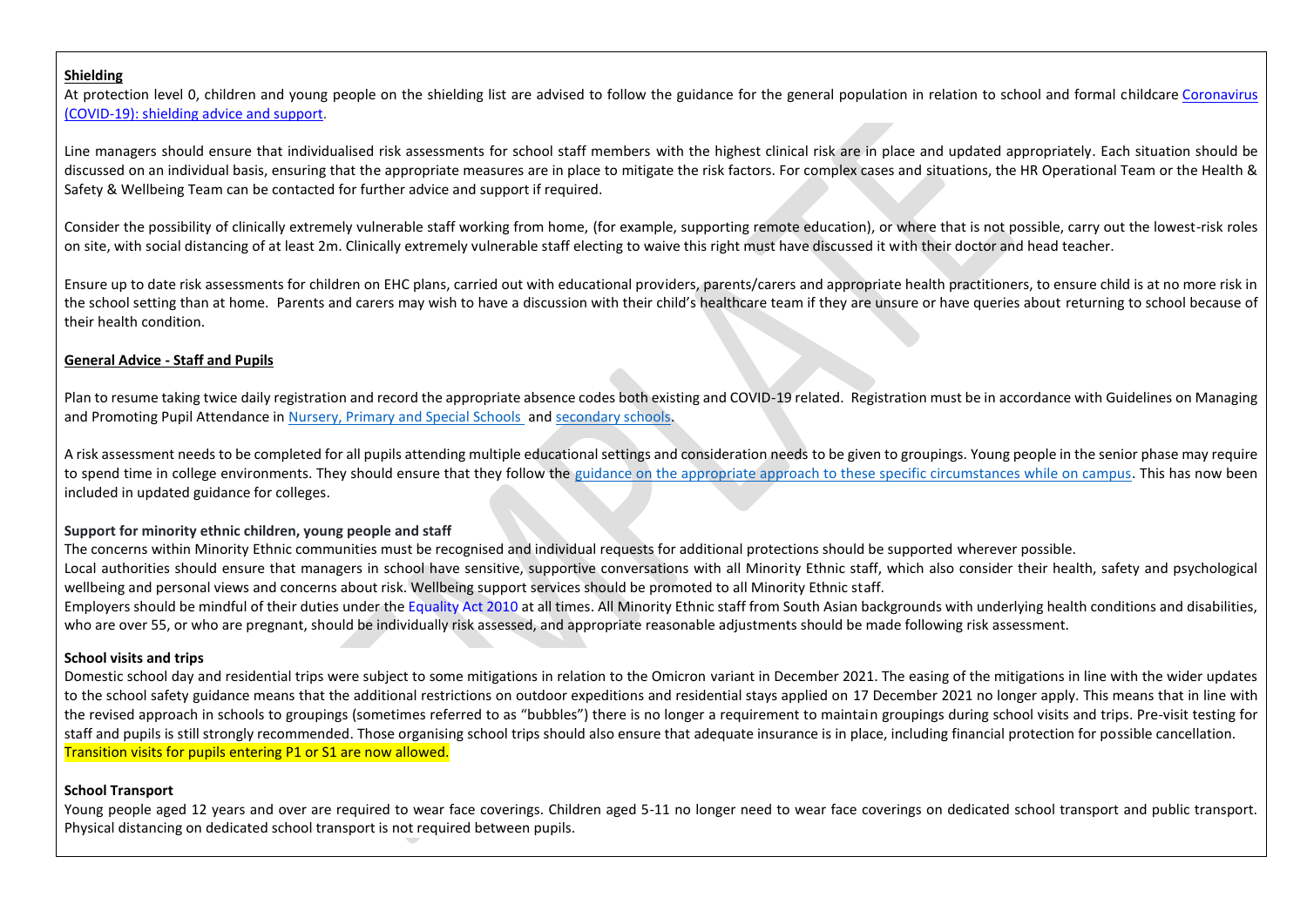<span id="page-5-0"></span>

| People           | Staff,              | Infection of staff,   |  | н | 2. PEOPLE SYMPTOMATIC ATTENDING ECS ESTABLISHMENTS & TESTING                                          |  |  |
|------------------|---------------------|-----------------------|--|---|-------------------------------------------------------------------------------------------------------|--|--|
| with             | Children<br>& young | children and visitors |  |   | Remind staff, pupils and parents that they should not come to school if they or someone in            |  |  |
| symptoms         | people,             |                       |  |   | their household has developed symptoms (new persistent cough, fever or loss of, or change             |  |  |
| attending        | <b>Visitors</b>     |                       |  |   | in, sense of smell or taste) They should self-isolate straight away, stay at home and arrange a       |  |  |
| <b>ECS sites</b> |                     |                       |  |   | $\vert$ test via www.nhsinform.scot or the staff referral portal. Remind all staff and pupils of this |  |  |
|                  |                     |                       |  |   | each day.                                                                                             |  |  |

The current asymptomatic testing offer is for school staff and senior phase pupils and does not replace other mitigations. Symptomatic staff, student teachers and learners should use lateral flow tests (LFTs), must not attend school sites and should book a PCR test. If symptomatic person has a negative LFD test result, they should still self-isolate and arrange a PCR test. Guidance should be followed from NHS Inform and from [Test and Protect](https://www.nhsinform.scot/campaigns/test-and-protect) here. Schools should ensure they understand this process and cases in schools, as complex settings, will be prioritised and escalated to specialist Health Protection Teams.

Identify those staff or pupils who are, or who live with someone who is, symptomatic or a confirmed case of COVID-19. Staff, children and young people are strongly encouraged to inform their schools of any positive tests when reporting absences and follow advice from Test and Protect or local HPT on isolation requirements.

## **UPDATED ISOLATION PROCEDURES:**

- Positive cases are advised to self-isolate for 10 days. However, if the individual returns 2 consecutive negative LFD tests taken at least 24 hours apart with the 1st test no earlier than Day 6 they may end isolation before the end of the 10 day period if they have no fever.
- Close contacts who are fully vaccinated, having received 3 doses of the vaccination (plus 14 days) or are aged under 18 years and 4 months, can take daily LFD tests for 7 days instead of isolation - provided the tests are negative and they remains without symptoms.
- If someone has not received 3 doses of the vaccination, they will need to book a PCR test and even if this is a negative result, they will need to isolate for 10 days.
- Advice on confirmatory PCR tests where people test positive on a lateral flow device (LFD) test (but have no symptoms) are now not advised to get a PCR test to confirm infection but to follow isolation advice as it applies to them as a positive case – there is an exception for people who may be eligible for the Self-Isolation Support Grant who are advised to take a PCR test to ensure they can confirm their infection to be potentially eligible for financial support. People with Covid symptoms should continue to take a PCR test, regardless of whether or not they have a positive LFT. PCR and LFD tests work in different ways to identify people who have COVID-19 infection. If any symptoms present – a new continuous cough, high temperature or loss/change of taste/smell - a PCR test should be booked as soon as a slot is available.
- These changes take effect from 6th January onwards. Anyone isolating prior to this should continue to follow advice given by Test and Protect.

## [Self-Isolation FAQs with useful advice can be found here.](https://aberdeenshire.sharepoint.com/:b:/r/sites/covid-19childcarehubstaffinformation/Shared%20Documents/School%20Recovery%20Documents/Risk%20Assessments/Self-Isolation%20Changes%20QA%20-%206%20January%202022%20V2%205.1.22.pdf?csf=1&web=1&e=jm7tDc)

Set up clear, repeated messaging to parents/carers that pupils must not attend if they, or a member of their household, has COVID-like symptoms or a positive test and have been advised to isolate by Test and Protect. Aberdeenshire Council staff can access testing advice [here.](https://aberdeenshire.sharepoint.com/:w:/r/sites/covid-19childcarehubstaffinformation/_layouts/15/Doc.aspx?sourcedoc=%7B6F29F5AD-96EE-4637-8D10-012490D40AC9%7D&file=ECS%20Staff%20Testing%20Advice%20230920.docx&action=default&mobileredirect=true) with NHS advice [here.](https://aberdeenshire.sharepoint.com/:w:/r/sites/covid-19childcarehubstaffinformation/_layouts/15/Doc.aspx?sourcedoc=%7B6C873C53-C9AE-44B0-8126-205A874667C9%7D&file=Covid-19%20-%20Accessing%20School%20Staff%20Testing.docx&action=default&mobileredirect=true)

<span id="page-5-1"></span>Establishment to use existing methods and channels of communication with parents/carers to reduce the need for face-to-face meetings/contact: text; email; phone; Website; and other social media as used by the school. It is imperative that all parent/carer visits to support children and young people held at the school should be agreed in advance and arrangements appropriately risk-assessed.

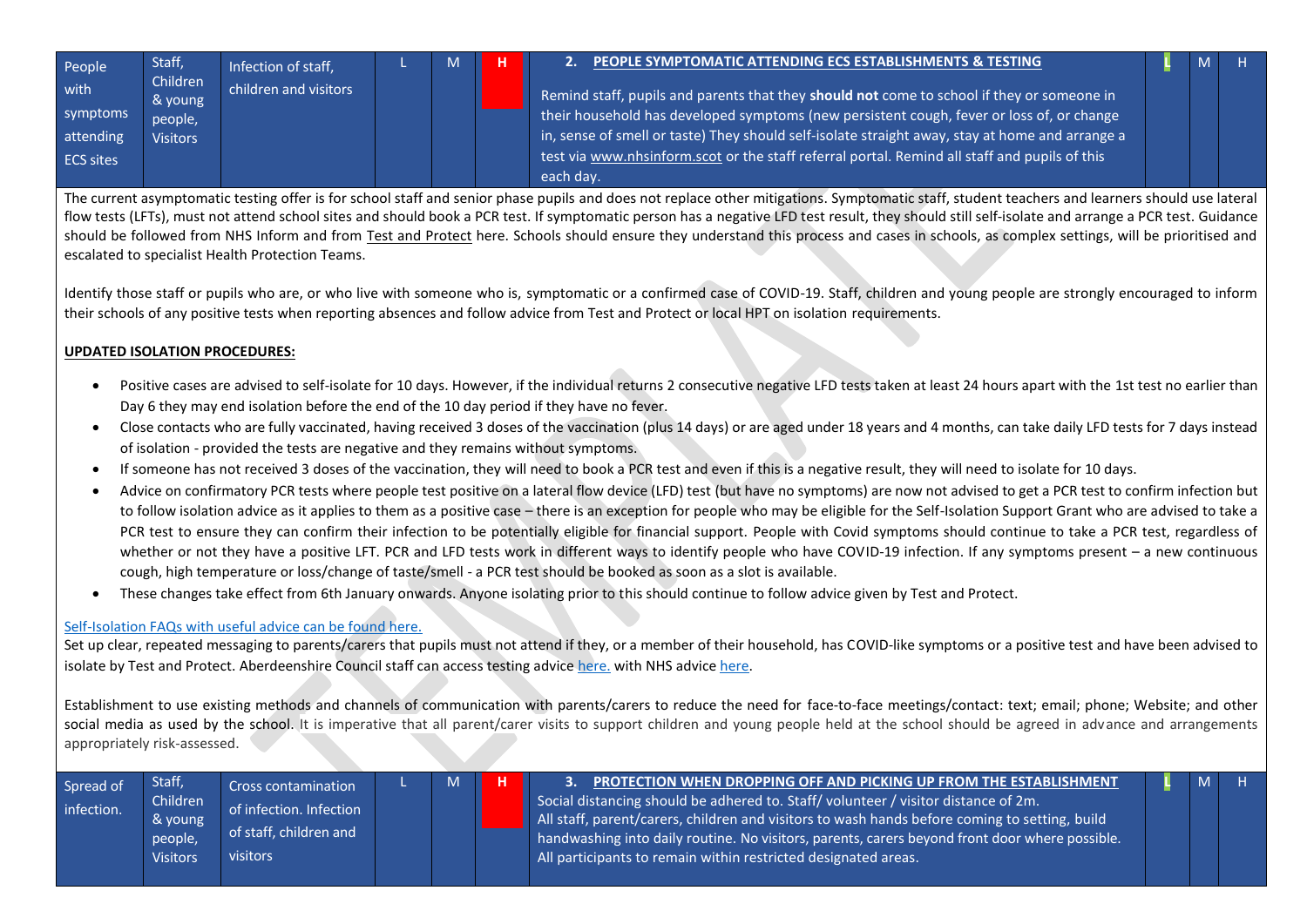Signage and information added to the entrance of the site. Information shared on school websites and social media.

STAGGERED DROP OFF/PICK UP TIMES AND LOCATIONS NO LONGER REQUIRED. Consider where children go when they arrive at the facility. Consider the arrangement of parents not to enter the PLAYGROUND or BUILDING unless in an emergency unless this is not possible due to restricted external space on pavements – each site needs to be assessed to establish the practicalities of restricting parents from the playground. Consider advising parents not to wait and maintain social distancing. If parents/carers are dropping off children, they should wear face coverings. Face coverings should be worn by parents and other visitors to all school sites (whether entering the building or otherwise), including parents at drop-off and pick-up. Car-sharing with children and young people of other households should be discouraged.

On entering and leaving the building, hand sanitiser should be made available, hand-sanitiser is also available in every classroom. Everyone should use this before moving to wash their hands thoroughly at the nearest available handwashing area when entering the building. When pupils are leaving the building, they should be encouraged to sanitise their hands. Consider discouraging parents/carers from dropping off items for pupils at reception to reduce potential transfer of infection.

Children and young people should wherever possible be encouraged to not bring toys from home or to share their personal belongings. However, if a child brings their own items from home only they use this to not increase the risk of indirect spread of virus.

<span id="page-6-0"></span>

| Spread of                                                       | <b>Staff</b>                                     | <b>Cross contamination</b>                                    | M | WHEN CONTRACTORS & VISITORS COME ONTO SITE / VISITING SPECIALISTS                                                                                                                                                                                                                                                                                                                                                                  |  | н. |
|-----------------------------------------------------------------|--------------------------------------------------|---------------------------------------------------------------|---|------------------------------------------------------------------------------------------------------------------------------------------------------------------------------------------------------------------------------------------------------------------------------------------------------------------------------------------------------------------------------------------------------------------------------------|--|----|
| infection.<br>Infection of<br>staff.<br>children &<br>visitors. | Children<br>& young<br>people<br><b>Visitors</b> | of infection.<br>Infection of staff,<br>children and visitors |   | All visitors to complete a compulsory track and trace QR Code data sharing procedure or sheet<br>before gaining access to site. This is separate to signing in sheet to follow GDPR guidance. This<br>information is retained by the school office. Please find guidance here for QR Code Set Up. Please<br>find a copy of the Data Collection Sheet here & GDPR Template here. Guidance on Collection of<br>Visitor Details here. |  |    |

Set up social distancing at reception areas. Minimise person to person contact by putting procedures in place for deliveries and facility management work. ALL visitors into the building, including delivery drivers MUST provide track and trace information. Reception windows should remain closed where possible.

There is a legal duty to provide welfare facilities and washing facilities for visiting drivers. Establish what facilities visitors would be directed to for this activity in your setting.

Contractors arriving at site are directed by signs to main entrance where possible. To follow same hand sanitising and handwashing rules as per other visitors and staff. Social distancing must be adhered to at all times.

Canteen deliveries to use separate entrance directly into kitchen. To follow same hand sanitising and washing rules as per other visitors and staff. Delivery staff to follow social distancing guidance and NOT enter the school site. If this is not avoidable then a track and trace data sharing sheet must be completed in all cases and given to the school office.

It is recommended that staff who have a closer interaction with pupils limit their movement between schools to two sites per day, for example teaching staff, temporary/supply staff and visiting specialists. Members of the janitorial team who have a more limited interaction with pupils and other staff can consider undertaking additional site visits to undertake facility management tasks following recommended control measures of social distancing and handwashing/hand sanitising. Social distancing should be adhered to. Staff/ volunteer / visitor distance where possible. Type IIR Face masks to be worn by adults where distancing cannot be achieved.

Schools and local authorities should, in partnership with related partners and local public health teams, pay very close attention to any evidence suggesting emerging bridges of transmission between settings. If this is identified, they should consult immediately with local public health teams on any requirement to pause or further reduce such movement between schools.

New guidance on visitors availabl[e here.](https://aberdeenshire.sharepoint.com/:w:/r/sites/covid-19childcarehubstaffinformation/Shared%20Documents/School%20Recovery%20Documents/Volunteers%20in%20schools%20-%20October%20update%20for%20Headteachers%20and%20Parent%20Councils.docx?d=w4221aa4d371d4ff1a5a8850547ed4eb0&csf=1&web=1&e=b4W156) In line with SportScotland advice on the ['Return to sport and physical activity'](https://sportscotland.org.uk/media/6953/return-to-sport-physical-activity-guidance-17-september-2021-final.pdf), parents/carers may attend school premises to spectate at outdoor school sports events. Where it is considered necessary for the smooth functioning of these activities, Parent Councils and Parent Teacher Associations may again meet on school premises.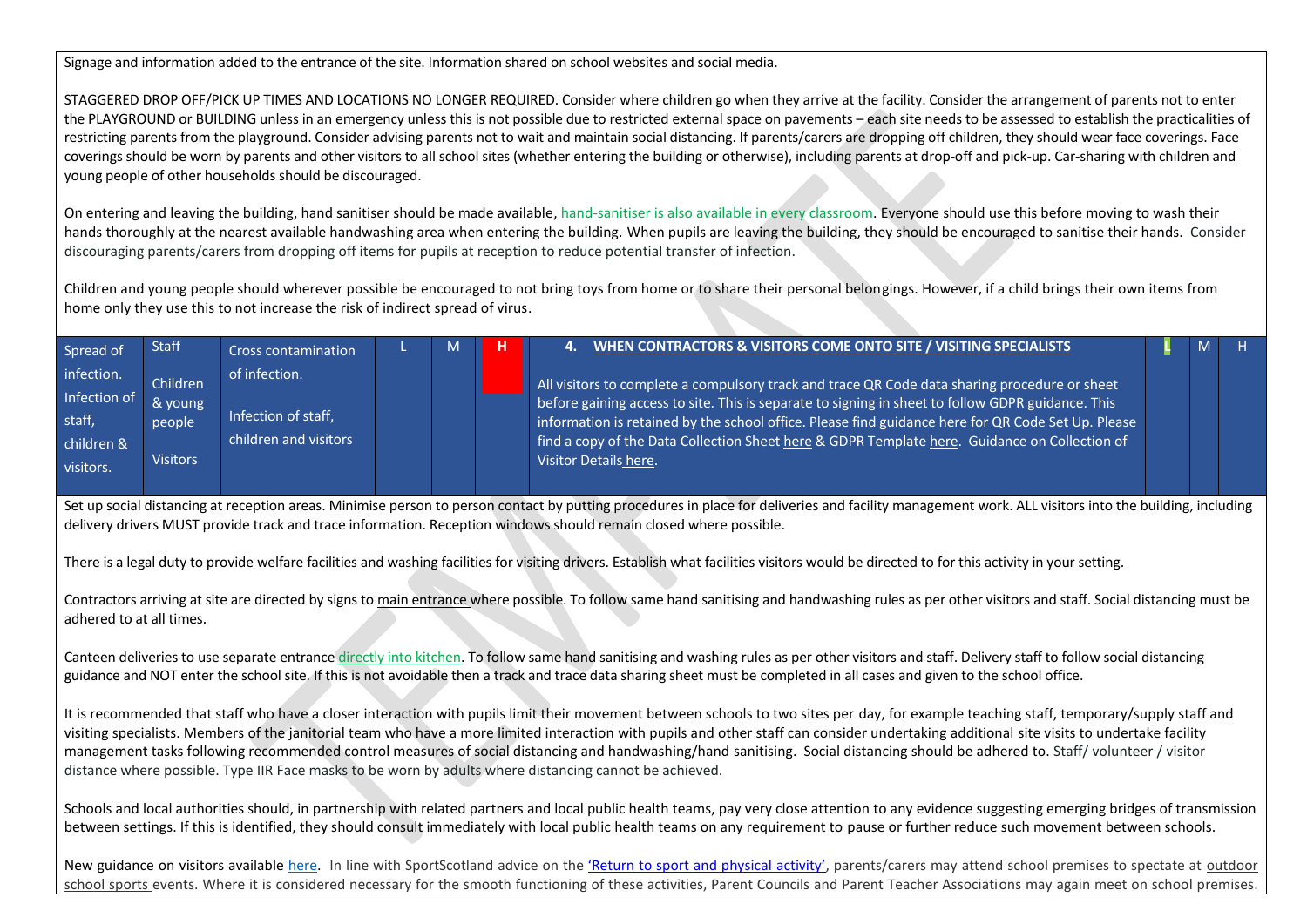Such meetings should be risk assessed in advance and attendees should comply with the physical distancing and safety requirements within the school. Where virtual arrangements for these engagements are already in place and working well, the default should be that these should continue to be used.

# *[Risk Assessment EPS](https://aberdeenshire.sharepoint.com/:w:/r/sites/covid-19childcarehubstaffinformation/_layouts/15/Doc.aspx?sourcedoc=%7BAD97D1D3-94D8-4D5F-A861-B1E9C6FF6A4D%7D&file=RA%20EPS%20for%20visitng%20schools%20%20(004).docx&action=default&mobileredirect=true) for visiting schools.*

*Risk Assessments for School Counsellors, School Escorts and 'Near Me' can be foun[d here](https://aberdeenshire.sharepoint.com/sites/covid-19childcarehubstaffinformation/Shared%20Documents/Forms/AllItems.aspx?id=%2Fsites%2Fcovid%2D19childcarehubstaffinformation%2FShared%20Documents%2FSchool%20Recovery%20Documents&newTargetListUrl=%2Fsites%2Fcovid%2D19childcarehubstaffinformation%2FShared%20Documents&viewpath=%2Fsites%2Fcovid%2D19childcarehubstaffinformation%2FShared%20Documents%2FForms%2FAllItems%2Easpx&viewid=d9eefab0%2D1334%2D4bdb%2Dbfba%2D5ad35be1e920)*

*[Risk Assessment for EAL](https://aberdeenshire.sharepoint.com/:w:/r/sites/covid-19childcarehubstaffinformation/_layouts/15/Doc.aspx?sourcedoc=%7B3B24765F-1B06-451C-8DAE-3F68CC2AB45A%7D&file=ECS%20Covid_19%20Risk%20Assessment%20for%20EAL%202021%2004%2001.docx&action=default&mobileredirect=true) [Risk Assessment for ASPECTS](https://aberdeenshire.sharepoint.com/:w:/r/sites/covid-19childcarehubstaffinformation/_layouts/15/Doc.aspx?sourcedoc=%7B0D1427C6-7400-4B89-A4B1-E368E960549D%7D&file=ECS%20Covid_19%20Risk%20Assessment%20for%20ASPECTS%202021%2003%2011.docx&action=default&mobileredirect=true)*

**VISITING STAFF GUIDANCE:** [Risk Assessment for Home Visits](https://aberdeenshire.sharepoint.com/:w:/r/sites/covid-19childcarehubstaffinformation/_layouts/15/Doc.aspx?sourcedoc=%7BC4D14250-D0FE-4A55-893D-14EF6A789579%7D&file=Risk%20Assessment%20Home%20Visits%20updated%2025%20Feb%202021.docx&action=default&mobileredirect=true) **.** [Risk Assessment for School Visiting SSS](https://aberdeenshire.sharepoint.com/:w:/r/sites/covid-19childcarehubstaffinformation/_layouts/15/Doc.aspx?sourcedoc=%7B80F72EBD-4248-4AC9-97B3-DE4C4DAC64BF%7D&file=Risk%20Assessment%20school%20visiting%20SSS%20updated%2025%20Feb%202021.docx&action=default&mobileredirect=true) . [Risk Assessment for BME](https://aberdeenshire.sharepoint.com/:w:/r/sites/covid-19childcarehubstaffinformation/_layouts/15/Doc.aspx?sourcedoc=%7B211BAA27-09EF-4D7A-9B0B-378AE28E17B3%7D&file=Risk%20Assessment%20BME%20updated%2025%20Feb%202021%20.docx&action=default&mobileredirect=true) . Covid-19 – Guidance for non-healthcare settings is available **[here.](https://www.hps.scot.nhs.uk/web-resources-container/covid-19-guidance-for-non-healthcare-settings/)**

| <b>Staff Type</b>                                                                                                                                                         | <b>Working Location</b>                                                               | <b>Guidance</b>                                                                                                                                                                                                                                                                                                                                                                                                                                                                                                                                     |
|---------------------------------------------------------------------------------------------------------------------------------------------------------------------------|---------------------------------------------------------------------------------------|-----------------------------------------------------------------------------------------------------------------------------------------------------------------------------------------------------------------------------------------------------------------------------------------------------------------------------------------------------------------------------------------------------------------------------------------------------------------------------------------------------------------------------------------------------|
| <b>ASN Pupil Escorts</b><br>ASN Staff (e.g. ASN<br>Teachers, PSAs, PSWs)                                                                                                  | <b>Transport</b><br><b>Base school only</b><br><b>location</b>                        | Follow schools' guidance and risk assessment<br>$\bullet$<br>Movement between settings should be minimised<br>A school will need to know if a Pupil Escort is working in any other schools for risk assessment purposes.<br>Schools using ASN transport should provide Type IIR face covering/PPE to Pupil Escort. Schools also to support Pupil<br>Escort in their understanding of their responsibilities in adhering to the infection control procedures.<br>Follow school's own guidance and risk assessment as other school staff<br>$\bullet$ |
| ASN Peripatetic Staff (e.g.<br><b>ASN Teachers, PSAs, PSWs)</b>                                                                                                           | <b>Base school &amp; one</b><br>other location per<br>week                            | Follow schools' guidance and risk assessment<br>Movement between settings should be minimised<br>Work remotely where possible                                                                                                                                                                                                                                                                                                                                                                                                                       |
| ASN Peripatetic Staff (e.g.<br><b>Relief PSAs)</b>                                                                                                                        | <b>Working in more</b><br>than 2 schools per<br>week & does not<br>have a base school | Follow schools' guidance and risk assessment<br>$\bullet$<br>Movement between settings should be minimised<br>A school will need to know if a PSA is working in any other schools for risk assessment purposes.                                                                                                                                                                                                                                                                                                                                     |
| <b>ASN Support Services (e.g.</b><br><b>EPS, EAL Service, Sensory</b><br><b>Support Service, Counselling</b><br><b>Service) and Allied Health</b><br><b>Professionals</b> | <b>Working in more</b><br>than 2 schools per<br>week & does not<br>have a base school | Follow schools' guidance and risk assessment<br>$\bullet$<br>Movement between settings should be minimised<br>Work remotely where possible<br><b>EAL Risk Assessment</b>                                                                                                                                                                                                                                                                                                                                                                            |
| <b>Visiting Specialists</b>                                                                                                                                               | <b>Various schools</b><br>across clusters                                             | Maximum of 2 schools per day, no limit on number of groups but staff advised to reduce the number of interactions<br>Measures to mitigate risk must be followed - 2m social distancing, good hand hygiene etc<br>Reduce number of visits where practical, i.e. if usually 3 schools per day - reduce to maximum of 2<br>Undertake risk assessment for each staff member<br>$\bullet$                                                                                                                                                                |
| <b>Supply Teacher</b>                                                                                                                                                     | <b>Various schools</b><br>across clusters                                             | Maximum of 1 school per day, no limit on number of groups but staff advised to reduce the number of interactions<br>Measures to mitigate risk must be followed $-2m$ social distancing, good hand hygiene etc<br>Reduce number of visits where practical, i.e. if usually 3 schools per week - reduce to maximum of 2<br>Undertake risk assessment for each staff member                                                                                                                                                                            |
| <b>Music Instructors</b>                                                                                                                                                  | <b>Various schools</b><br>across clusters                                             | Measures to mitigate risk must be followed - 2m social distancing, good hand hygiene etc<br>$\bullet$<br>Maximum of 2 schools, per day<br>$\bullet$                                                                                                                                                                                                                                                                                                                                                                                                 |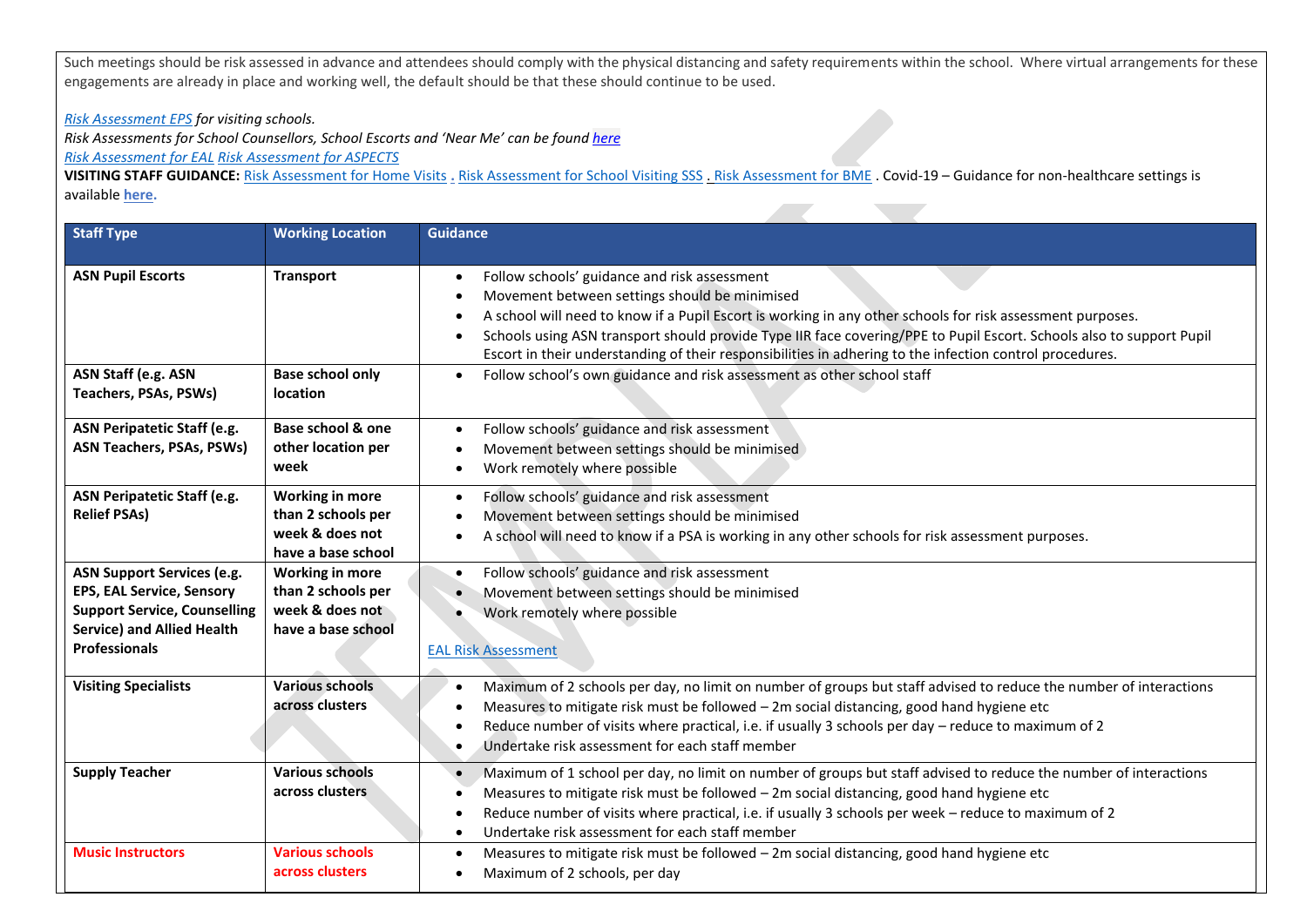|                         |                        | Utilise online learning using Glow: Teams and Google platforms including video conferencing<br>See whole school risk assessment template for more information<br>Permitted activity in schools and ELC settings<br>Level 0-1: While not an update to previous guidance, schools should note that, in line with the move to Level 0 and<br>beyond, children and young people can now engage in all drama, music, PE and dance activity in schools, indoors and<br>outdoors. Safety mitigations continue to apply in relevant settings where these activities are taking place (e.g. good                                                                                                                                                                                                                       |
|-------------------------|------------------------|---------------------------------------------------------------------------------------------------------------------------------------------------------------------------------------------------------------------------------------------------------------------------------------------------------------------------------------------------------------------------------------------------------------------------------------------------------------------------------------------------------------------------------------------------------------------------------------------------------------------------------------------------------------------------------------------------------------------------------------------------------------------------------------------------------------|
|                         |                        | ventilation, enhanced hygiene etc.).<br>The following practical guidelines will remain as a reference for 6 weeks.                                                                                                                                                                                                                                                                                                                                                                                                                                                                                                                                                                                                                                                                                            |
|                         |                        | Music (low risk - i.e. percussion, keyboards, strings and guitars). Activity indoors and outdoors is permitted subject to<br>risk assessment and with appropriate mitigations.<br>Music (higher risk, including singing) for ELC and primary aged children Activity outdoors and indoors is permitted<br>subject to risk assessment and with appropriate mitigations. Where singing in groups, outside activity is recommended<br>For secondary aged young people (higher risk, including singing, wind, and brass) activity outdoors is permitted. One<br>to one lessons (singing, wind and brass) are permitted indoors subject to risk assessment and with appropriate<br>mitigations including effective ventilation and physical distancing. Group activity should not take place indoors at<br>present. |
|                         |                        | There remains a hierarchy of risk in these activities. For example, learning outdoors is safer than indoors. Activities undertaken at<br>low volume or those that have lower respiratory exertion are safer than stronger aerosol-generating activities. Individuals or<br>small numbers are safer than large groups performing. Activities involving no sharing of equipment is safer than those where<br>learners do share, or where equipment cannot be thoroughly cleaned between uses. Activities which can be done at a distance or<br>virtually are safer than those experienced in close proximity. Shorter duration activities carry a lower risk than longer duration<br>activities.<br><b>IMS Risk Assessment</b>                                                                                  |
| <b>Janitorial Staff</b> | <b>Cluster Schools</b> | Where possible a maximum of 2 schools per day, this can be extended at the discretion of the Supervisory Janitor on the<br>undertaking of a dynamic risk assessment<br>Measures to mitigate risk must be followed -social distancing, good hand hygiene etc<br>Reduce number of visits where practical                                                                                                                                                                                                                                                                                                                                                                                                                                                                                                        |

## **Individual and Class Photos**

QIM advises schools to make decisions based on local circumstances regarding individual and class photos resuming in schools. Previous routine may not be able to take place. School RA should be updated to include this activity. Social distancing, good hand hygiene to be included as appropriate.

<span id="page-8-0"></span>

| Infection of<br>staff,<br>children & | Staff,<br>Children<br>& young | Cross contamination<br>of infection. Infection<br>of staff, children and | M |  | SUPPORT FOR CHILDREN AND YOUNG PEOPLE WITH ADDITIONAL SUPPORT NEEDS |  |  |
|--------------------------------------|-------------------------------|--------------------------------------------------------------------------|---|--|---------------------------------------------------------------------|--|--|
| visitors.                            | people,<br>visitors           | visitors                                                                 |   |  |                                                                     |  |  |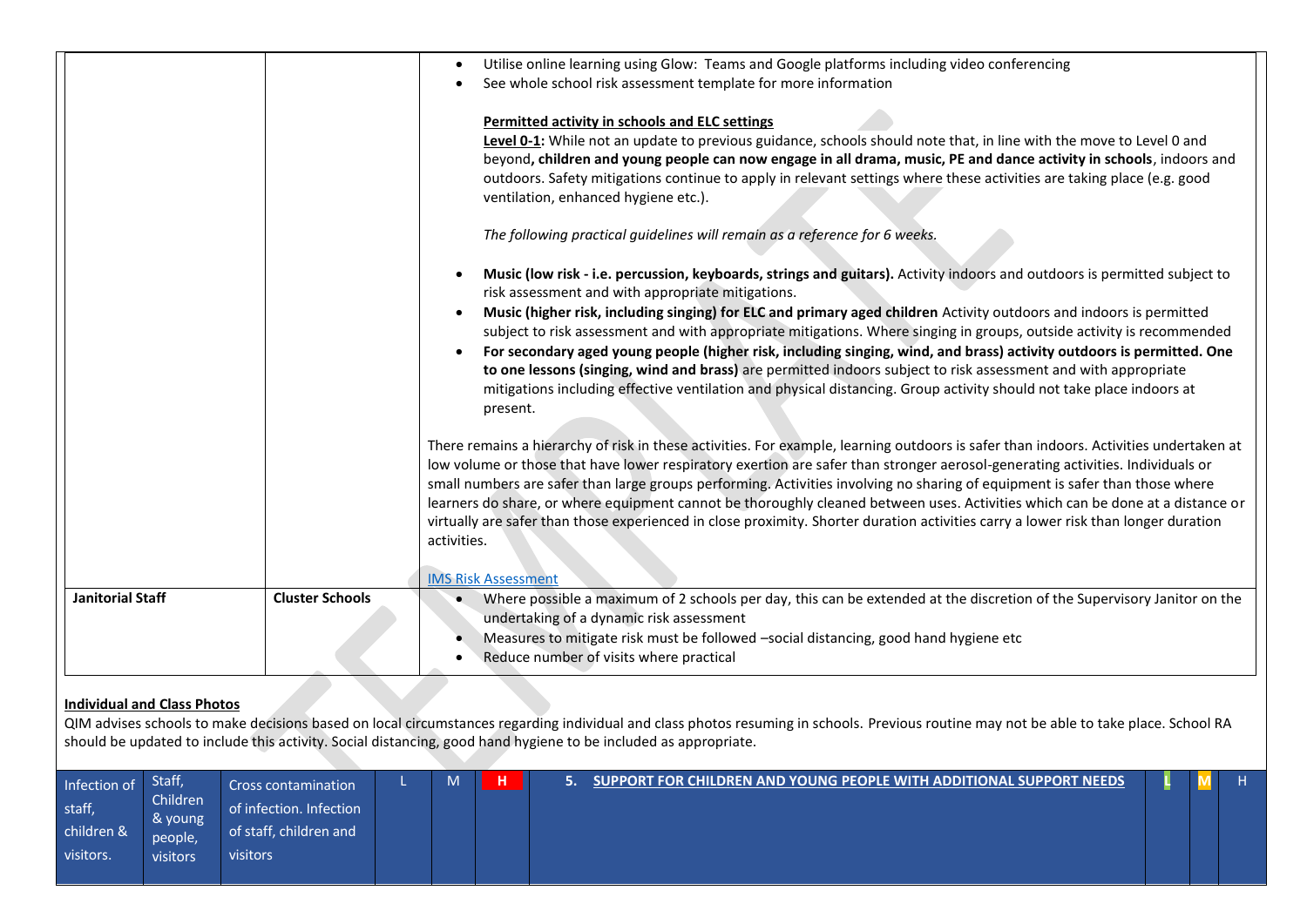Where manual handling / personal care is required, at least two members of appropriately trained staff should be available. It should be established if this additional support is needed and wear PPE where providing direct personal care. Only essential staff should enter the designated room where personal care is being carried out. Please click on [link](https://aberdeenshire.sharepoint.com/sites/Arcadia/services/Pages/Business%20Services/HR%20and%20OD/Health%20and%20Safety,%20Wellbeing%20and%20Risk%20Management/Health-and-Safety,-Wellbeing-and-Risk-Management.aspx) for the correct methods of putting on, and removing PPE.Establish a cleaning routine for specialist equipment for children with additional support needs, sensory rooms, to ensure safe use. Risk Assessment created for Special Schools/Community Resource Hubs personal care foun[d here.](https://aberdeenshire.sharepoint.com/:w:/r/sites/covid-19childcarehubstaffinformation/_layouts/15/Doc.aspx?sourcedoc=%7B4F1FC77E-C0BC-4025-B248-8A2493FA1C76%7D&file=Generic%20RA%20_Guidance%20for%20Special%20Schools.doc&action=default&mobileredirect=true&cid=2a34b085-387a-4215-a137-534fe818bd44) 

Risk assessments should be in place for children and young people with more complex needs, including those with emotional and behavioural needs. These risk assessments should be updated as a matter of priority in light of changes to provision such as environment and staffing. Risk assessments must be mindful of the additional distress children and young people may be experiencing due to measures introduced such as the use of face coverings or PPE, and the need for continued protection of staff.

<span id="page-9-0"></span>

| <b>Infected</b>     | Staff,                         | Risk of infection to |  | <b>CLASSROOM MANAGEMENT</b>                                                                                                                                            | M |  |
|---------------------|--------------------------------|----------------------|--|------------------------------------------------------------------------------------------------------------------------------------------------------------------------|---|--|
| person<br>attending | Children<br>& young<br>people, | other people         |  | Staff and pupils reminded at each registration time of social distancing and face covering rules<br>as appropriate for primary, secondary and special school settings. |   |  |
| the site            | <b>Visitors</b>                |                      |  | Not all cases will show symptoms & social distancing challenging to maintain with children, so<br>risk assessed as low to medium.                                      |   |  |

Each teacher plans out their teaching spaces to maximise staff physical distancing. Existing furniture can be used effectively to support this. Pupils should be instructed to keep bags on their peg and jackets on their chair. Reduce the unnecessary sharing of resources as much as possible, including textbooks. Reduce the range of resources to be used in the classroom. Trays of equipment for individual or small groups of children should be created. Re-plan lessons / activities to avoid shared resources.

All shared resources to be cleaned after each user (including computers, PE equipment etc). Build this into end of lesson activity routines in each setting. Schools to ensure a suitable disinfection product is available in all IT rooms and shared classroom spaces. Teacher to ensure students wipe down desk area, chair and resources after use if a shared space/resource. If student is too young, then arrangements for staff to help pupils with clean to be made locally.

Additional cleaning will be provided by Cleaning Services and Janitorial Support for touch points in communal areas and will be organised locally. Remove resources which present cleaning challenges, e.g. construction materials and intricate items, fabric materials –beanbags, soft seating, etc. Try to avoid working with paper/other materials that are shared in a way that may aid transmission, i.e. consideration to be given to marking work (done electronically), photocopying, etc. Keep surfaces clear to make cleaning easier. Box of tissues in each class. Where there is a sink in the classroom, soap and paper towels should be available & a bin placed near the sink. Children and teacher should agree the handwashing routine for the day for their group. Consider the provision of hand sanitiser at the entrance of each classroom.

Classrooms to be kept well-ventilated. Non-fire doors should be propped open to reduce the number of touch surfaces (see more detailed guidance under General Guidance).

Updated guidance for practical activities foun[d here](https://education.gov.scot/improvement/covid-19-education-recovery/covid-19-return-to-educational-establishments/) (20.12.21) in line with the latest advice**, children and young people can now engage in all drama, music, PE and dance activity in**  schools, indoors and outdoors. Safety mitigations continue to apply in relevant settings where these activities are taking place (e.g. good ventilation, enhanced hygiene etc.).

Local arrangements need to be made regarding the cleaning schedule for changing areas. Changing rooms are an area of increased risk of transmission and should be avoided where possible. Following a risk assessment, if the use of changing rooms is considered necessary, schools should ensure mitigating actions are in place. This includes ensuring that changing rooms are as well ventilated as possible, used only by small numbers at any point in time to maximise physical distancing, and that close attention is paid to cleaning surfaces after use.

If changing rooms are not used:

- consideration should be given to alternative places for storing learners' belongings, for example, assigning each learner their own space;
- young people should be encouraged to arrive at school in their PE kit on days when physical education lessons will take place and, where possible, wait until they get home to change.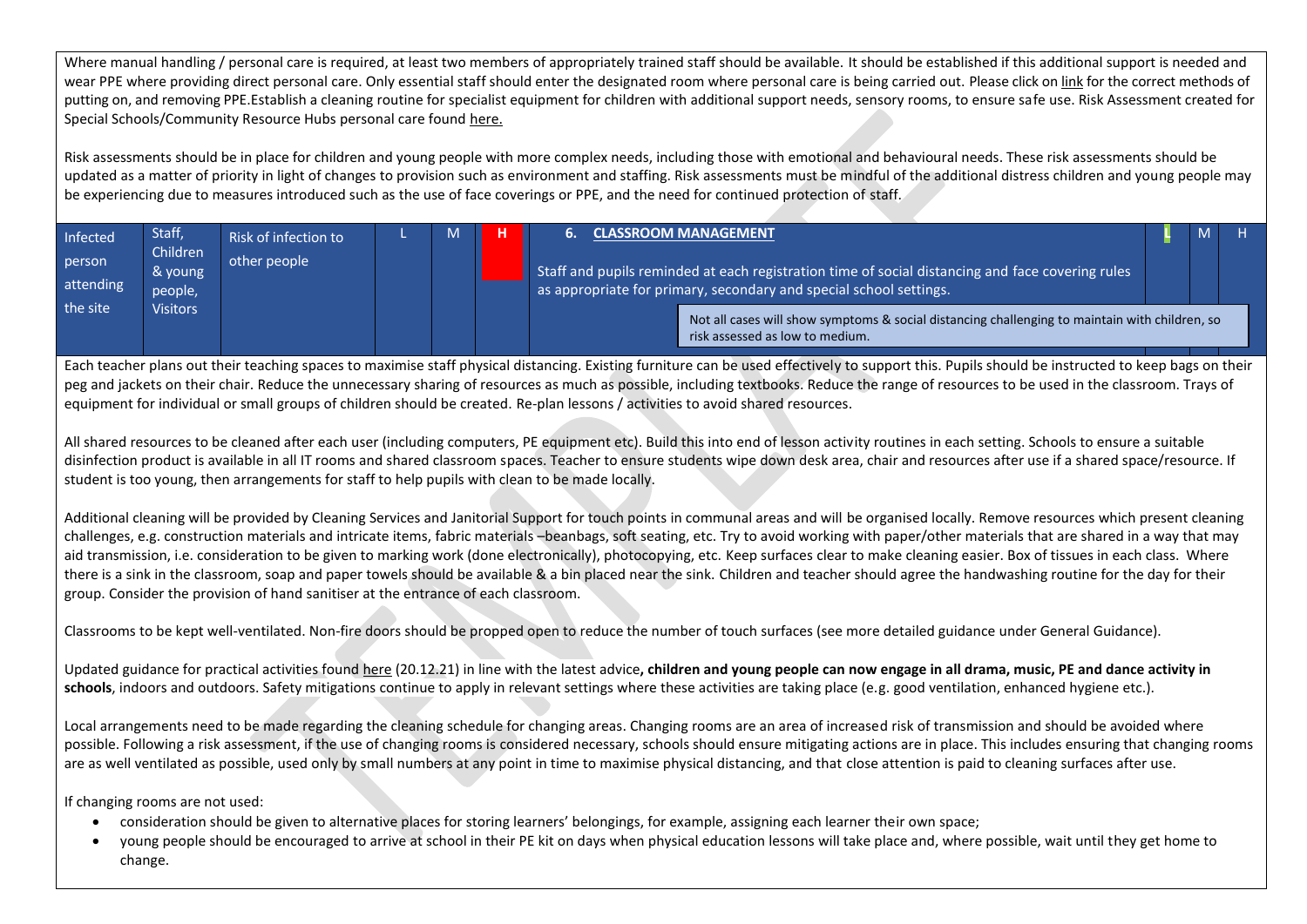Further consideration to be given to the teaching of curriculum in practical subjects and how this can be amended to ensure minimum contact with equipment. Any equipment used to be properly cleaned after use.

There is no need for library books to be quarantined on return and school libraries should ensure good hand hygiene by browsers.

## **Jotters**

If school resources (for example, text books, jotters) are taken home by a child, there is no longer a requirement to quarantine these for 72 hours upon return to the setting.

<span id="page-10-0"></span>**The provision of activities or clubs outside the usual school timetable :** Where a school has a breakfast club which is organised by the third sector, parents and carers or volunteers, rather than by the school itself, the [guidance on](https://www.gov.scot/publications/coronavirus-covid-19-organised-activities-for-children/) unregulated children's services will apply.

| Infection of | Staff,          | Cross contamination     | M | н | <u>ILLNESSES AND ACCIDENTS DURING ATTENDANCE AT ESTABLISHMENTS (</u> | М |  |
|--------------|-----------------|-------------------------|---|---|----------------------------------------------------------------------|---|--|
| staff,       | Children        | of infection. Infection |   |   | <b>OUTBREAK MANAGEMENT</b>                                           |   |  |
|              | & young         |                         |   |   |                                                                      |   |  |
| children &   |                 | of staff, children and  |   |   |                                                                      |   |  |
|              | people,         |                         |   |   |                                                                      |   |  |
| visitors.    | <b>Visitors</b> | visitors                |   |   |                                                                      |   |  |
|              |                 |                         |   |   |                                                                      |   |  |
|              |                 |                         |   |   |                                                                      |   |  |

Guidance document for first responder[s here](https://www.gov.uk/government/publications/novel-coronavirus-2019-ncov-interim-guidance-for-first-responders/interim-guidance-for-first-responders-and-others-in-close-contact-with-symptomatic-people-with-potential-2019-ncov) that covers the use of PPE and CPR. Please click on [link](https://aberdeenshire.sharepoint.com/sites/Arcadia/services/Pages/Business%20Services/HR%20and%20OD/Health%20and%20Safety,%20Wellbeing%20and%20Risk%20Management/Health-and-Safety,-Wellbeing-and-Risk-Management.aspx) for the correct methods of putting on, and removing PPE. The symptomatic individual may also be asked to wear a Type IIR face mask to reduce environmental contamination where this can be tolerated. Staff use dynamic risk assessments through process due to needs/ conditions of pupils, staff member or contractor. Appropriate care taken when treating individuals presenting with illness, PPE equipment used as required – bodily spills kits (each kit contains mask, apron and gloves).

Isolation area where possible set up within the building identified in case of any individuals who present as unwell during the day. Follow procedures to remove from setting where someone becomes unwell:

- If over age of 16 they should go home as soon as symptoms noticed if able to do so
- Under the age of 16 (or otherwise unable to travel by themselves), parents/cares contacted and to follow guidance for households.
- A room or area should be designated for the pupil to wait to be collected with appropriate adult supervision.
- A separate bathroom should be designated for the individual to use.
- Private transport to reach home should be used where possible.
- If an individual is so unwell they need an ambulance advise the call handler of 999 you are concerned about Covid-19.

All First Aid Kits to contain PPE: gloves, aprons and masks. Additional guidance for staff is available here:

 $\lambda$ 

Guidance for School Staff on Personal Protective Equipment (PPE) requirements (PPE) requirements of  $\mathbb{R}$ 

It is the responsibility of the Head Teacher to ensure that they have sufficient stocks of PPE within their school at all time – the current guidance from procurement is having approximately 4 weeks stock on site. Stock will be ordered by, and held at, the Cluster Academy. CSN Support Service Co-ordinators have the lead on this locally. Head Teachers notified of local procedures. Facilities informed and deep clean carried out of areas deemed exposed to potential infection following [covid-19-decontamination-in-non-healthcare-settings](https://www.gov.uk/government/publications/covid-19-decontamination-in-non-healthcare-settings/covid-19-decontamination-in-non-healthcare-settings) guidance. Additional information found [here.](https://hpspubsrepo.blob.core.windows.net/hps-website/nss/2973/documents/1_covid-19-guidance-for-non-healthcare-settings.pdf) Schools should maintain accurate register of absences for staff and pupils – codes for this have been developed in SEEMiS.

## **COVID related Illnesses during attendance at establishments**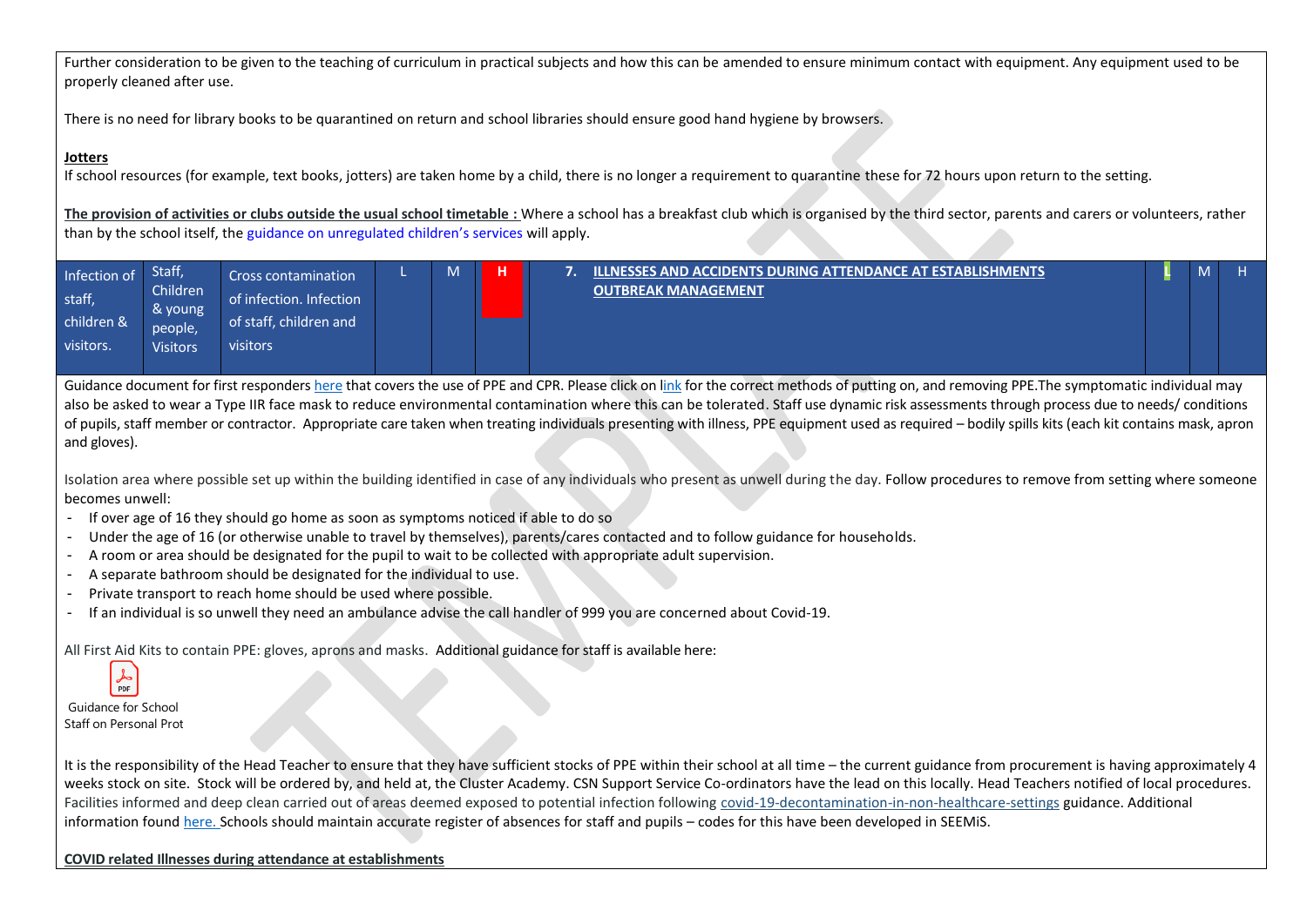If a pupil or member of staff presents with Covid related symptoms whilst at school please see the information below, and NHS guidance and flowchar[t here](https://aberdeenshire.sharepoint.com/:w:/r/sites/covid-19childcarehubstaffinformation/_layouts/15/Doc.aspx?sourcedoc=%7B55AE122A-D6FE-46C4-BA36-31571B3E33A5%7D&file=NHS%20Coronavirus%20Guide%20Schools%20Aug%202020.docx&action=default&mobileredirect=true) with NHS FAQ[s here](https://aberdeenshire.sharepoint.com/:w:/r/sites/covid-19childcarehubstaffinformation/_layouts/15/Doc.aspx?sourcedoc=%7B55AE122A-D6FE-46C4-BA36-31571B3E33A5%7D&file=NHS%20Coronavirus%20Guide%20Schools%20Aug%202020.docx&action=default&mobileredirect=true) as a guide to the response required. Advic[e here](https://www.gov.scot/publications/coronavirus-covid-19-test-and-protect/pages/advice-for-employers/) for people advised to self-isolate. See below for OUTBREAK MANAGEMENT

## With the Individual

- 1. Student / Staff member removed and sent to the designated isolation room/space, putting on the face covering that has been provided.
- 2. School Office phoned to request immediate collection / staff member returns home.
- 3. Parent//carer or staff should be made aware of the Test and Protect process, and the school also consult with local HPT.
- 4. First Aider contacted with COVID related symptom advice, puts on relevant PPE supervises ill user until collection (supervised outside the room).
- 5. School office notifies supervisory janitor to have the designated isolation room/space and any toilets used deep cleaned.

# With the group/class

- 1. Where student/staff has been identified displaying COVID related symptoms, lesson proceeds in situ for the remainder of that period or the class decanted to another area (local decision from dynamic risk assessment undertaken).
- 2. When decanting the staff member adds sign to the outside of the door putting the room out of use for that day and a sign on the relevant workstation.
- 3. Staff member notifies line manager and supervisory janitor to enable deep cleaning to take place.
- 4. Alternative locations are found for classes due to be in that room/area.

*Supervisory Janitor should be informed and clean carried out of areas deemed exposed to potential infection following [covid-19-decontamination-in-non-healthcare-settings](https://www.gov.uk/government/publications/covid-19-decontamination-in-non-healthcare-settings/covid-19-decontamination-in-non-healthcare-settings) guidance.*

Advice from the Health & Safety team is that once a symptomatic person has left the premises the area/room where they have been needs undergo an enhanced clean as soon as possible. Building management should quarantine immediate work area and any area the individual has spent more than 15 minutes in. These areas should be cordoned off to a 2m radius. Building management should affix signage notifying the area is out of use. Investigation as to where the individual has been needs to be identified by building management and reported to Cleaning Services.

The remaining pupils and staff member are not symptomatic and the person who has left is not a positive case until deemed so from test results. Until such time as the class / environment is clean then the school should manage the class in looking at suitable options for the class to be relocated if this is deemed to be the most suitable course of action, for example the pupil or member of staff has been moving around the room. This needs to be undertaken with sensitivity as to not cause unnecessary alarm or identify the reason why the pupil or staff member has left the space. It may be decided if the period is near its end that it is appropriate to remain in the class until the change of period, especially if the pupil has been sat in one space and not interacted with other pupils. A local decision through completing a dynamic risk assessment of the situation would determine the course of action.

Also remember that staff should be maintaining physical distancing and along with children focusing on hygiene measures.

It is only if a positive result is confirmed then steps are taken to Test and Protect. Test and Protect in education, which is considered complex, allows for rapid testing of symptomatic children or staff for that matter. Until that result is confirmed positive then there is no need for others to self-isolate until either showing symptoms or being contacted by contact tracers.

# The following advice is available in:

[https://hpspubsrepo.blob.core.windows.net/hps-website/nss/2973/documents/1\\_covid-19-guidance-for-non-healthcare-settings.pdf](https://hpspubsrepo.blob.core.windows.net/hps-website/nss/2973/documents/1_covid-19-guidance-for-non-healthcare-settings.pdf) **Environmental decontamination (cleaning and disinfection) after a possible case has left a workplace or other non-healthcare setting.**

# **Cleaning and Disinfection**

Once a possible case has left the premises, the immediate area occupied by the individual, e.g. desk space, should be cleaned with detergent to remove organic matter such as dust or body fluids then a disinfectant to kill pathogens. This should include any potentially contaminated high contact areas such as door handles, telephones and grab-rails. Once this process has been completed, the area can be put back into use.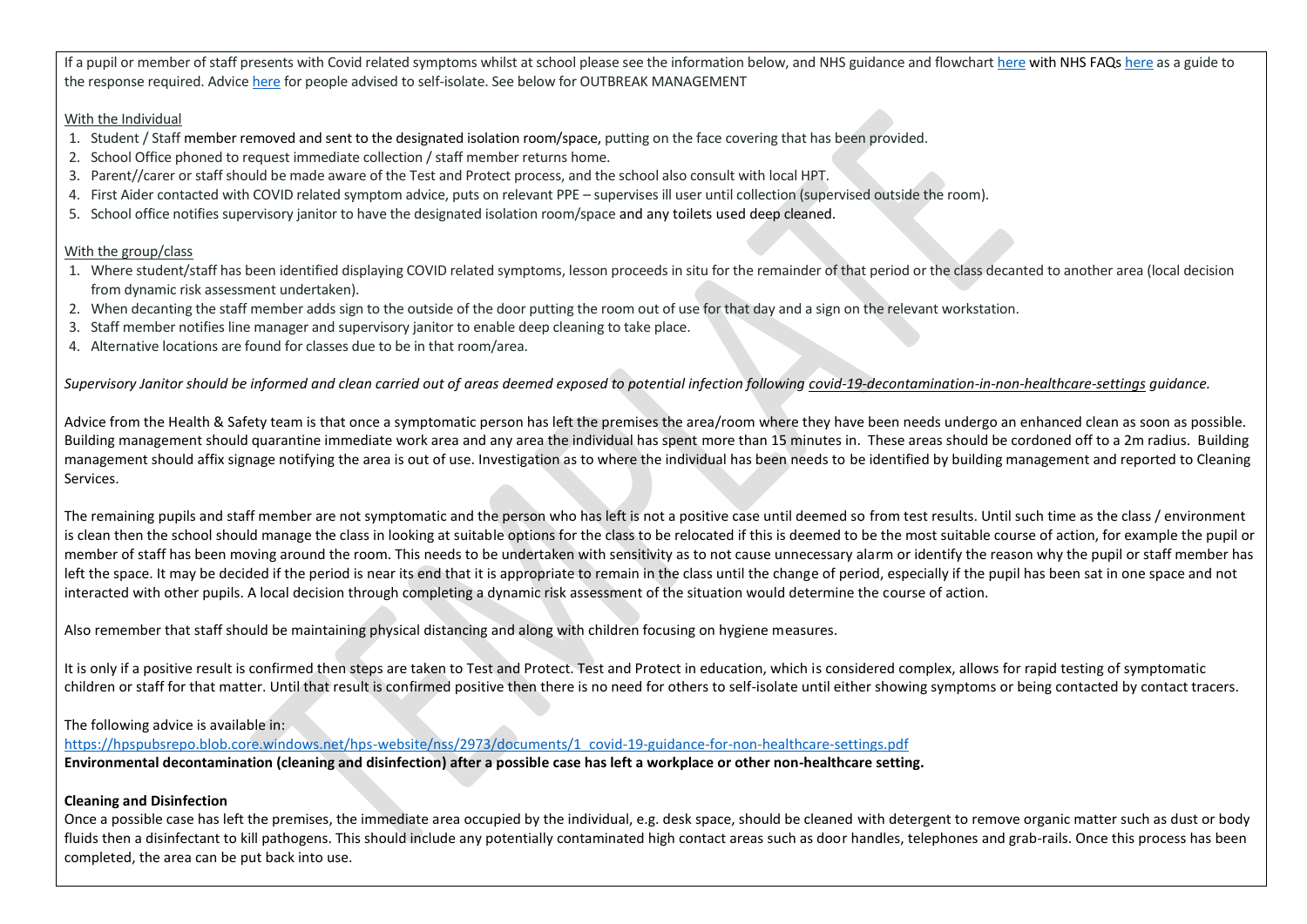Any public areas where a symptomatic or COVID-19 diagnosed individual has only passed through (spent minimal time in), e.g. corridors, and which are not visibly contaminated with any body fluids, do not need to be further decontaminated beyond routine cleaning processes.

Environmental cleaning and disinfection should be undertaken using disposable cloths and mop heads using standard household detergent and disinfectant that are active against viruses and bacteria. Follow manufacturer's instructions for dilution, application and contact times for all detergents and disinfectants. All cloths and mop heads used must be disposed of and should be put into waste bags as outlined below. The person responsible for undertaking the cleaning with detergent and disinfectant should be familiar with these processes and procedures.

In the event of a blood and body fluid spillage, keep people away from the area. Use a spill-kit if available, using the personal protective equipment (PPE) within the kit or PPE provided by the employer/organisation, and follow the instructions provided with the spill-kit. If no spill- kit is available, place paper towels over the spill, and seek further advice from the local Health Protection Team.

<span id="page-12-0"></span>

| Spread of  | <b>Staff</b>        | Cross contamination     | M | OUTBREAK MANAGEMENT - SECTION WILL BE SUBJECT TO CHANGE                         |  |  |
|------------|---------------------|-------------------------|---|---------------------------------------------------------------------------------|--|--|
| infection. | Children<br>& young | of infection. Infection |   | Please follow the management and communications steps in the COVID-19 Confirmed |  |  |
|            | people,             | of staff, children and  |   | <b>Case: School Management and Communications Flowchart found</b>               |  |  |
|            | <b>Visitors</b>     | visitors                |   |                                                                                 |  |  |

Please note this needs to be used in conjunction with the following advice/guidance. Arrangements for joint working between schools, local authorities and local Health Protection Teams (HPTs) remain as before. The definitions of clusters and outbreaks are unchanged. Single cases will be identified by Test and Protect, and close contacts will be identified through them too.

[Coronavirus Guide for schools in the NHS Grampian area:](https://aberdeenshire.sharepoint.com/:w:/r/sites/covid-19childcarehubstaffinformation/_layouts/15/Doc.aspx?sourcedoc=%7B55AE122A-D6FE-46C4-BA36-31571B3E33A5%7D&file=NHS%20Coronavirus%20Guide%20Schools%20Aug%202020.docx&action=default&mobileredirect=true&wdLOR=cEBD634A7-9F9F-43BA-ADAA-AC6C725D87A5&cid=ee5175d4-23c0-4f5b-9314-1686de32605c) December 2021 - foun[d here.](https://www.gov.scot/publications/coronavirus-covid-19-guidance-on-reducing-the-risks-in-schools/documents/)

- [Coronavirus \(Covid-19\) in Schools: Communications Protocol](https://aberdeenshire.sharepoint.com/:w:/r/sites/CommunicationsTracker/_layouts/15/Doc.aspx?sourcedoc=%7B3AB773F3-5E0A-47EF-8FE8-B0C6B5EB7F8E%7D&file=Covid-19%20Schools%20Communications%20Protocol.docx&action=default&mobileredirect=true) found [here.](https://aberdeenshire.sharepoint.com/:w:/r/sites/covid-19childcarehubstaffinformation/_layouts/15/Doc.aspx?sourcedoc=%7BB0E1E0FB-1022-4B63-8278-02852D0A998E%7D&file=Covid-19%20Schools%20Communications%20Protocol.docx&action=default&mobileredirect=true)
- [COVID-19: Outbreak Management \(Out-of-Hours\)](https://aberdeenshire.sharepoint.com/:w:/s/ECSONGOINGCOVID-19RESPONSEworkinggroup/ETgngfSDHVVDu_0opvLGGOMBqpaZ0PPz6AdZ1wx6qndBwA?e=lRfsnc&CID=D324841C-BB3A-4134-8468-A0FB9A4E7948&wdLOR=cA02A731E-2686-4934-9DD7-0C8AD7E0E02B) found [here,](https://aberdeenshire.sharepoint.com/:w:/r/sites/covid-19childcarehubstaffinformation/_layouts/15/Doc.aspx?sourcedoc=%7BDD9D5B76-A82E-4C13-ACB5-4E5F035A04D3%7D&file=OOH%20Duty%20Officer%20-%20School%20Outbreak%20-%20amendment%20January%202021.docx&action=default&mobileredirect=true)
- Public Health Risk Assessment for Confirmed Positive Cases V2.0 found [here.](https://aberdeenshire.sharepoint.com/:w:/r/sites/covid-19childcarehubstaffinformation/_layouts/15/Doc.aspx?sourcedoc=%7B210308DD-5E05-46A8-B676-521AF1B27DF0%7D&file=20201130%20Risk%20Assessment%20Form%20for%20Public%20Health%20for%20confirmed%20positive%20case(s)%20%20in%20education%2020201130%20%20v2.0.docx&action=default&mobileredirect=true)
- NHS Letter will be provided to the school by HPT
- Template letters for Head Teachers to use found here: [Low risk Cardinal letter -](https://aberdeenshire.sharepoint.com/:w:/r/sites/covid-19childcarehubstaffinformation/Shared%20Documents/School%20Recovery%20Documents/Outbreak%20Management/Short%20Low%20Risk%20Letter%20-%20Parents%20of%20primary%20and%20secondary%20school%20pupils%20-%20Updated%20Jan%202022.docx?d=wcb75e648c9bc48eaa1615d283e5dee86&csf=1&web=1&e=ZcgLuv) primary & secondary, [Nursery letter,](https://aberdeenshire.sharepoint.com/:w:/r/sites/covid-19childcarehubstaffinformation/Shared%20Documents/School%20Recovery%20Documents/Outbreak%20Management/2022%2001%2011%20WarnInformLetterNurseriesStaff.docx?d=wb13e9051644e44d5972b24a47bcb4fdb&csf=1&web=1&e=XKxavd) [Staff Letter](https://aberdeenshire.sharepoint.com/:w:/r/sites/covid-19childcarehubstaffinformation/Shared%20Documents/School%20Recovery%20Documents/Outbreak%20Management/Short%20Low%20Risk%20Letter%20-%20Staff%20-%20Updated%20Jan%202022.docx?d=w40bb5334a2ea489ca14e30938033de26&csf=1&web=1&e=OvmHSP)
- Complete the online form Record detected case using [Covid Monitoring in Schools](https://forms.office.com/Pages/ResponsePage.aspx?id=BpPZ_i1NCUSVndDttzBKC2EZGBQjhmVNo04_t93OPjRUMTAwOFkyTlJQV0FVSlVMVktJRDA0RUQ0Wi4u)  Notification of Positive Test

Management of outbreaks in schools (if schools have two or more confirmed cases of COVID-19 within 14 days) and cases is led by local Health Protection Teams (HPTs) alongside local partners following establishe[d procedures.](https://hpspubsrepo.blob.core.windows.net/hps-website/nss/1673/documents/1_shpn-12-management-public-health-incidents.pdf.) Ensure you know how to contact local HPT:

• Grampian Health Protection Office Hours Tel No. 01224 558520; Out of Hours Tel No. 0345 456 6000 (Ask for Public Health on Call) Email Address: gram.healthprotection@nhs.scot

The local HPT have requested that schools contact them by email on Gram.contacttracing@nhs.scot if there is either a single confirmed (test positive) case of COVID-19 or any suspicion that there may be an outbreak of cases in a setting, schools should make prompt contact with their local HPT and local authority so they can assess the situation and offer advice. Increased respiratory illness should prompt contacting HPT for advice. Only those close contacts aged under 18 who are at the highest risk of being exposed to infection will be directly contact traced by Test and Protect and asked to self-isolate until they have received a negative PCR test. Test and Protect will focus on identification of household, overnight (sleepover) or clear, prolonged close contacts. Schools will no longer be as extensively involved in supporting contact tracing. They may be requested by Test and Protect to support identification of any adult staff or clinically vulnerable U18s who are not fully vaccinated and who have had unusually close or prolonged contact with an index case, so that tailored public health advice can be provided.

# **UPDATED ISOLATION PROCEDURES:**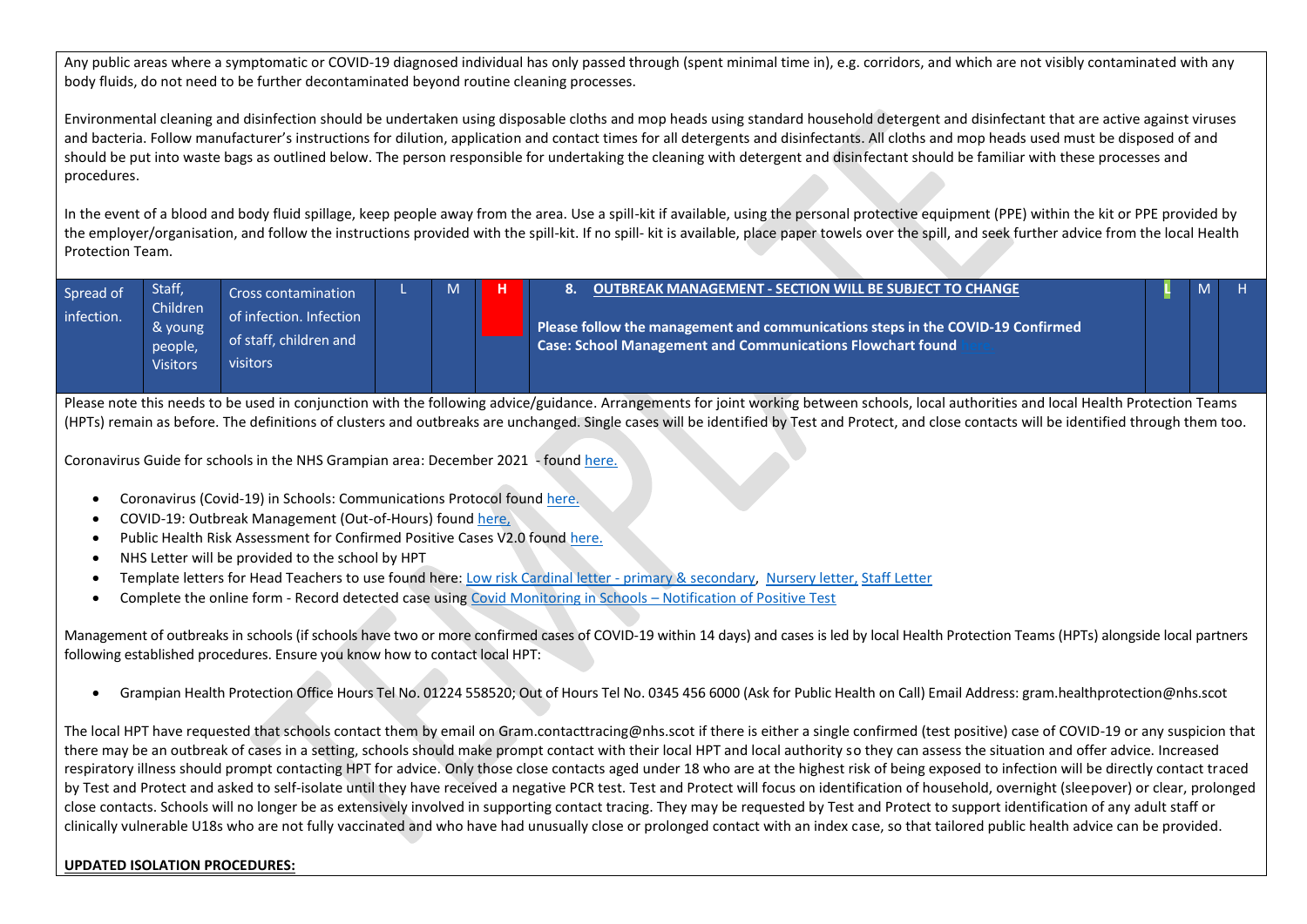- Positive cases are advised to self-isolate for 10 days. However, if the individual returns 2 consecutive negative LFD tests taken at least 24 hours apart with the 1st test no earlier than Day 6 they may end isolation before the end of the 10 day period if they have no fever.
- Close contacts who are fully vaccinated, having received 3 doses of the vaccination (plus 14 days) or are aged under 18 years and 4 months, can take daily LFD tests for 7 days instead of isolation - provided the tests are negative and they remain without symptoms.
- If someone has not received 3 doses of the vaccination, they will need to book a PCR test and even if this is a negative result, they will need to isolate for 10 days. However, Test and Protect or the HPT will advise.
- Advice on confirmatory PCR tests where people test positive on a lateral flow device (LFD) test (but have no symptoms) are now not advised to get a PCR test to confirm infection but to follow isolation advice as it applies to them as a positive case – there is an exception for people who may be eligible for the Self-Isolation Support Grant who are advised to take a PCR test to ensure they can confirm their infection to be potentially eligible for financial support. People with Covid symptoms should continue to take a PCR test, regardless of whether or not they have a positive LFT. PCR and LFD tests work in different ways to identify people who have COVID-19 infection. If any symptoms present – a new continuous cough, high temperature or loss/change of taste/smell - a PCR test should be booked as soon as a slot is available.
- These changes take effect from 6<sup>th</sup> January onwards. Anyone isolating prior to this should continue to follow advice given by Test and Protect.

#### [Self-Isolation FAQs with useful advice can be found here.](https://aberdeenshire.sharepoint.com/:b:/r/sites/covid-19childcarehubstaffinformation/Shared%20Documents/School%20Recovery%20Documents/Risk%20Assessments/Self-Isolation%20Changes%20QA%20-%206%20January%202022%20V2%205.1.22.pdf?csf=1&web=1&e=kJ8xYa)

Using the risk-informed approach set out in the latest guidance, all potential contacts (whether high or low) will be identified and provided with appropriate, proportionate advice on the action that should be taken in the following ways:

- Test and Protect will, through the contact tracing system, identify those contacts where there is a high risk or transmission and ask them to self-isolate and take a PCR test: and
- Other low risk contacts will be identified by schools when they are informed of positive cases and sent information that advise them to take certain mitigating actions.

There actions do not require self-isolation but include important advise of LFD testing and other mitigating actions.

If outbreak confirmed schools should work with local HPT to manage with local authority. Actions may include:

- Attendance at multi-agency incident management team meetings
- Communications with pupils, parents/carers, and staff
- Provide records of school layout / attendance / groups
- Implementing enhanced infection, prevention and control measures.

Test and Protect will make recommendations on self-isolation, testing and the arrangements to do this. The IMT will discuss and agree additional measures to deal with the specific situation faced in a school. These may include reviewing risk assessments and compliance with existing guidance, the greater use of face coverings, reviewing and reducing higher risk activities, and/or a move to blended learning. Any discussion of possible school closures should take place between school, local authority and local HPTs. Schools should maintain appropriate records. **Notification Processes:** ALL confirmed cases must be reported through adding the details to the Accident/Incident reporting system on Arcadia and by notifying the school's Health & Safety Officer. Include as much information as possible - including any evidence of the infection was work related as this will assist the Health & Safety Team conclude if the case is notifiable **by them** to the Health & Safety Executive (HSE). If the case is a member staff iTrent also needs to be updated.

<span id="page-13-0"></span>Positive LFTs tests should still be reported on CAIRS as a notifiable illness in the section for the doctor's address part as "home Positive LFD test".

| Spread of<br>infection. | <b>Staff</b><br><b>Visitors</b> | <b>Cross contamination</b><br>of infection. Infection<br>of staff, children and<br>visitors |  | M |  | <b>FACILITIES: inc, VENTILATION; STAFF AREAS/BASES</b><br>.9.<br><b>I</b> Ensure regular cleaning (at least twice daily) of commonly touched objects and surfaces (e.g.<br>handles, shared surfaces desks / technology surfaces / dining tables), toilet areas, changing l<br>rooms and staff areas. Additional cleaning will be provided by Cleaning Services. Where there<br>may be capacity gaps the janitorial team will help support where there is capacity to do so. The<br>allocation of this will be based on formula based on school size. |  |  |  |
|-------------------------|---------------------------------|---------------------------------------------------------------------------------------------|--|---|--|------------------------------------------------------------------------------------------------------------------------------------------------------------------------------------------------------------------------------------------------------------------------------------------------------------------------------------------------------------------------------------------------------------------------------------------------------------------------------------------------------------------------------------------------------|--|--|--|
|-------------------------|---------------------------------|---------------------------------------------------------------------------------------------|--|---|--|------------------------------------------------------------------------------------------------------------------------------------------------------------------------------------------------------------------------------------------------------------------------------------------------------------------------------------------------------------------------------------------------------------------------------------------------------------------------------------------------------------------------------------------------------|--|--|--|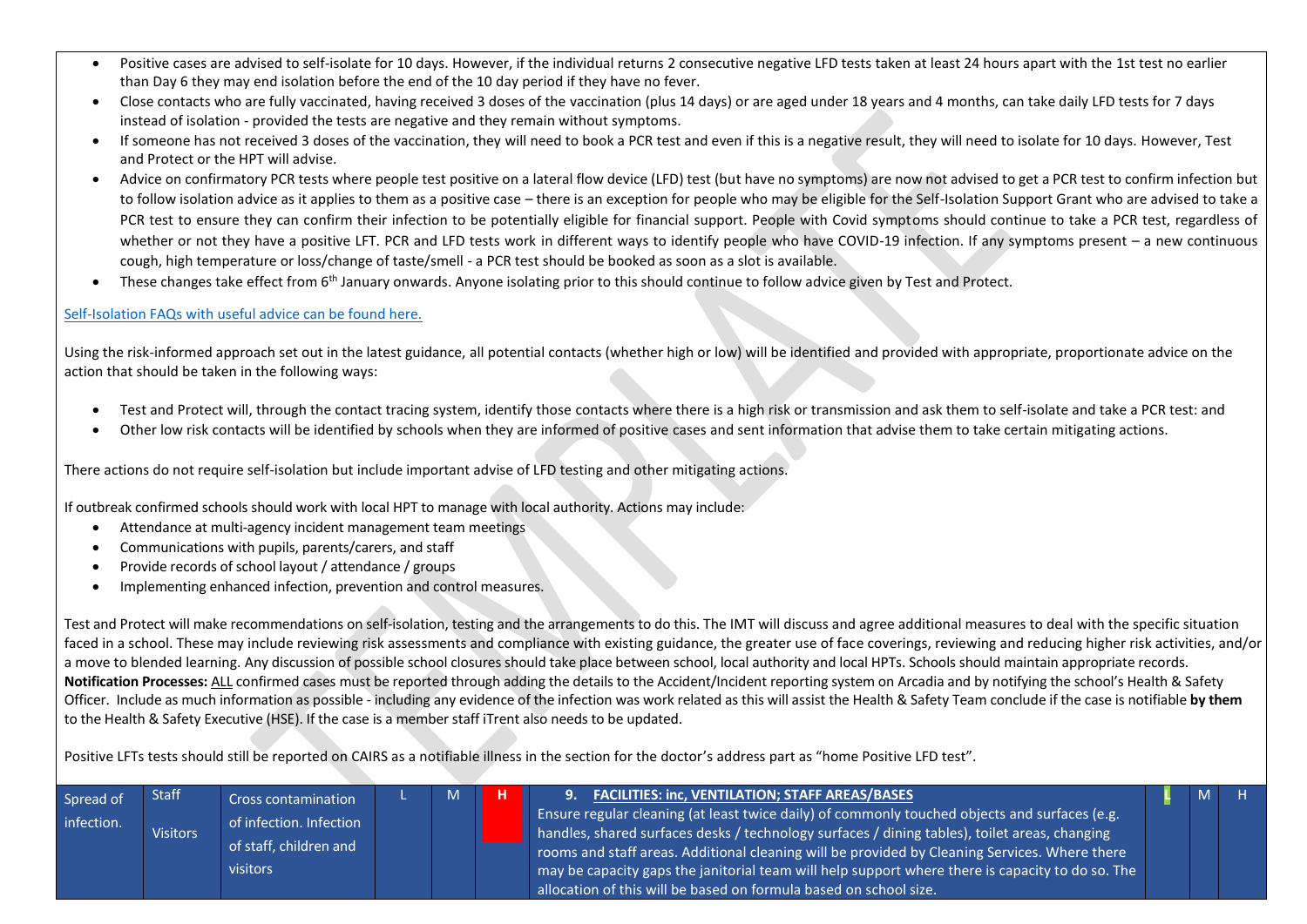

Pre-Covid 19 expectations would apply for cleaning down areas. Cleaning materials to be made available throughout the day for staff and there will be provision of adequate cleaning resources for staff to prepare their own workspaces for working. There is no expectation that teaching or PSA staff to clean communal areas or toilet facilities. The location of materials will be agreed locally, and Janitorial Staff can provide assistance in provision of materials.

As a minimum, frequently touched surfaces should be wiped down at the beginning, and, or end of each day, and more frequently during the day depending on the number of people using the space, whether they are entering and exiting the setting, and access to hand washing and hand-sanitising facilities. Cleaning of frequently touched surfaces is particularly important in bathrooms and communal kitchens. When cleaning surfaces it is not necessary to wear PPE. Health Protection Scotland documentation can be found [here.](https://hpspubsrepo.blob.core.windows.net/hps-website/nss/2973/documents/1_covid-19-guidance-for-non-healthcare-settings.pdf)

When using Covid Guard please ensure that all surfaces are wiped down after the contact time has passed. Other products may be used on the same surfaces and while not dangerous the effectiveness of the disinfection process may be reduced if the guidance is not adhered to. In its undiluted form Covid Guard should not be stored with Oxivir or Sani 4 in 1.

Janitorial staff will be able to support with the provision of bins for tissue waste in classrooms. All toilet areas to contain signage highlighting good handwashing routines.

## **Ventilation: Greater emphasis should be placed on ventilation, by keeping windows open as much as possible, and doors open when feasible and safe to do so.**

Leave non-fire doors open to reduce the amount of contact with doors and also potentially improve workplace ventilation. Where it's not possible to keep doors and windows open centralised or local mechanical ventilation is present, systems should, where possible, be adjusted to full fresh air. When changing filters enhanced precautions should be taken. Ensure systems do not automatically adjust ventilation levels due to differing occupancy levels.

Schools should as a minimum ensure that adequate levels of ventilation and appropriate temperatures are maintained, with reference to the School Premises Regulations. The primary effective method of increasing natural ventilation remains the opening of external doors, vents and windows. Wherever it is practical, safe and secure to do so, and appropriate internal temperatures can be maintained in line with statutory obligations, this approach should be adopted. Fire Safety Risk Assessment should always be reviewed before any internal doors are held open

## **Ventilation:**

- partially opening doors and windows to provide ventilation while reducing draughts
- opening high level windows in preference to low level to reduce draughts
- purging spaces by opening windows, vents and external doors (e.g. between classes, during break and lunch, when a room is unused, or at other suitable intervals if a space is occupied for long periods at a time)

## **Temperature:**

- providing flexibility in permissible clothing while indoors including relaxing of uniform policy pupils and staff should be allowed to wear warm clothing (jackets, jumpers, hats etc)
- designing seating plans to reflect individual student/staff temperature preferences
- adjusting indoor heating to compensate for cold air flow from outside (e.g. higher system settings, increased duration)

Centralised or local mechanical ventilation systems should wherever possible be adjusted to full fresh air. Air recirculation should be avoided or minimised.

The requirements around CO2 monitoring have been strengthened in the latest SG guidance. In summary, the changes are:

- All learning and teaching spaces are to be assessed **a minimum of one full day each week**
- Sufficient monitors should be available to allow **on-going decision making** by staff in respect of balancing ventilation and temperature during the winter months
- Appropriate reporting arrangements for areas of persistent concern

We are looking into solutions for this and updated information will follow in the new year. The simplest solution and the one that puts the least workload implication onto local school staff longer term, is to provide a separate monitor for each teaching space. This will provide a 'tool' in each space that will support staff to make decisions on how best to balance ventilation and thermal comfort by opening/closing doors and windows.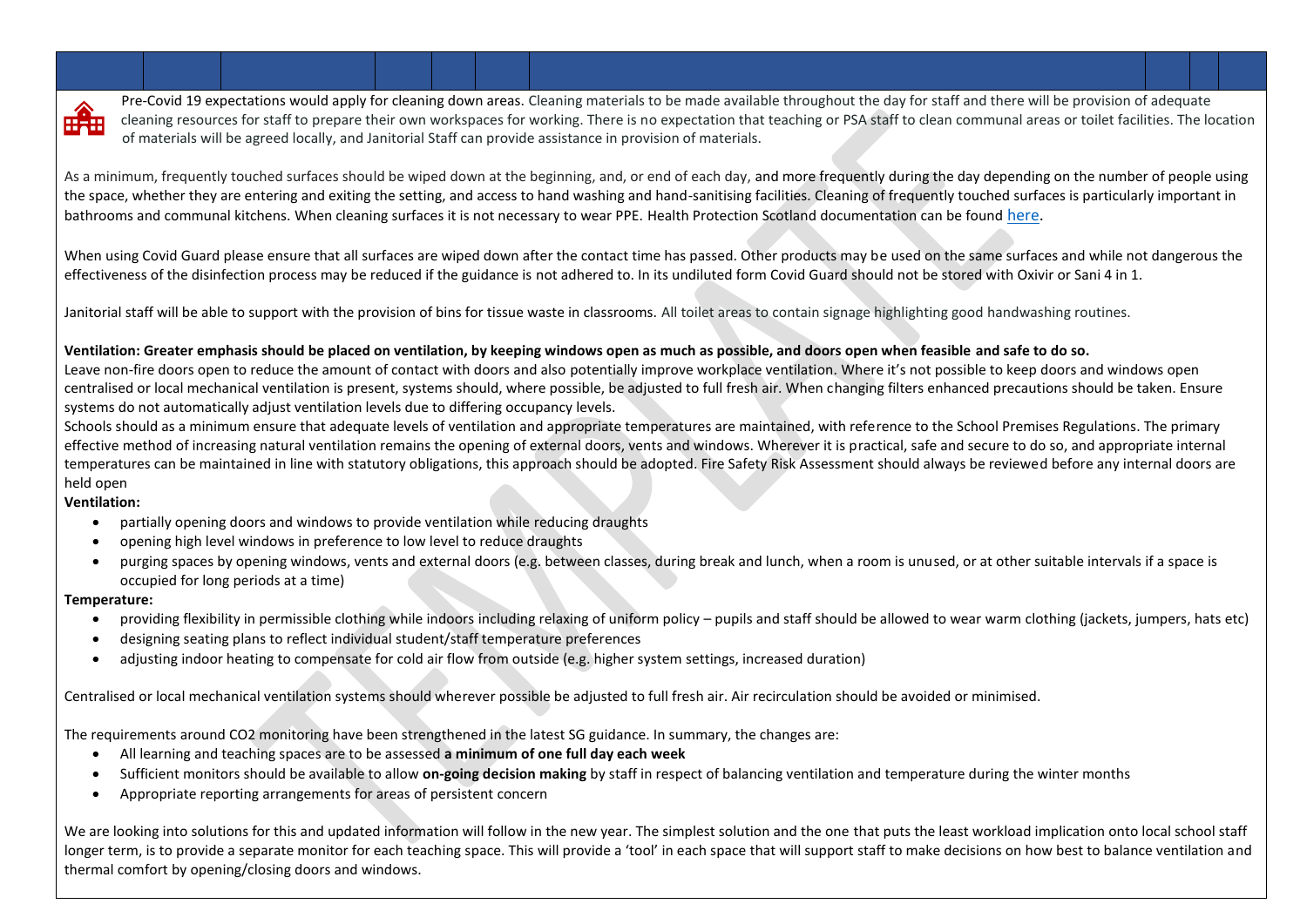Janitorial Support Teams are able to support with the logging of any calls concerning window opening faults if detected. FES have been advised to prioritise any calls for windows that cannot open / are hard to open.

Some schools may require the controlled propping open of fire doors to enable queuing for lunch lines. External Fire Doors if opened to facilitate lunchtime queues must be supervised by a responsible adult and details of this temporary measure added to the Fire Risk Assessment and revised documents shared with all relevant parties.

There are also circumstances where there are internal classroom spaces and offices that do not have ventilation. Advice from Health & Safety colleagues is that under certain circumstances internal fire doors can remain open whilst the space is in use. However, internal fire doors **must** be close should an evacuation take place, when the space is not in use and a responsible adult must be present if propped opened and the Fire Risk Assessment updated. These temporary procedures are only allowed as a result of the need to ensure ventilation in all spaces where people are present and revised documents must be shared with all relevant parties.

## **STAFF AREAS AND BASES:**

The same social distancing and hand washing hygiene applies to all staff.

Consider breaks being staggered as per children's breaks to avoid congestion/contact.

The number of people in staff rooms at any one time should be limited to ensure social distancing can be maintained and face coverings should also be worn. Schools should plan how shared staff spaces are set up and used to help staff to distance 1m from each other. Staff should ensure that they use their own eating and drinking utensils. All areas and surfaces should be kept as clear and clean; all dishes should be washed in warm soapy water, dried and tidied away for good hygiene by individuals. Safe, hygienic and labelled food storage is necessary for shared fridges by staff. Universal signage should continue into any staff areas/bases and offices. Where there is a sink in the area, soap and paper towels should be available. Bin placed near sink. Areas to be kept well-ventilated where possible. Reduce the range of resources to be used. Reduce the sharing of resources as much as possible. Trays of equipment for individual should be created. Consider the provision of hand sanitiser in each area.

<span id="page-15-0"></span>

| Spread of                                                                 | <b>Staff</b>                  | <b>Cross contamination</b>                                    | M | <b>10. BREAK AND LUNCHTIME</b>                                                                                                                                                                                                                                                                                                                                                                                                                                                                                                                                                                       |  |  |
|---------------------------------------------------------------------------|-------------------------------|---------------------------------------------------------------|---|------------------------------------------------------------------------------------------------------------------------------------------------------------------------------------------------------------------------------------------------------------------------------------------------------------------------------------------------------------------------------------------------------------------------------------------------------------------------------------------------------------------------------------------------------------------------------------------------------|--|--|
| infection<br>during<br>canteen<br>use / break<br>and<br><b>lunchtimes</b> | Children<br>& young<br>people | of infection.<br>Infection of staff,<br>children and visitors |   | Public health teams report examples of schools where large numbers of pupils have been<br>isolated because of groups mixing at break times. Consider staggered break and lunchtimes if<br>possible. Consider all persons staying on site once they have entered it and not use local<br>shops etc, where possible. It is recognised where staff have dual roles that this is not always<br>possible. If staff and pupils go off site, they should follow rules in place for wider society. The<br>sanitisation of hands followed by appropriate washing needs to be undertaken on return to<br>site. |  |  |

Consider staggered handwashing for snack and lunchtimes. Staggered toilet breaks. Consider staggering break times to reduce congestion and contact at all times. Localised solutions should be agreed at each establishment. Reinforce handwashing prior to eating food. Hand sanitiser should be where people eat and should be used by all persons when entering and leaving the area. While the Scottish Government guidance encourages maintaining consistent groupings where possible, there are circumstances where it is necessary to bring groups together, and in these instances alternative mitigating actions should be put in place. For example, where a shared hall is used for the provision of lunches in a primary school, alternative mitigations could include staggered lunch times, ensuring groups are seated together and not mixing, hand washing/sanitising on entry to/exit from the dinner hall, minimising time groups are together, etc. The approach taken should be risk-based and adapted to the specific circumstances of the school.

**Canteen use:** Canteen staff should continue to follow Food Standard Agency's (FSA) in food preparation and their Hazard Analysis and Critical Control Point (HACCP) processes. Covid-19 Guidance can be found [here.](https://www.foodstandards.gov.scot/publications-and-research/publications/covid-19-guidance-for-food-business-operators-and-their-employees) App available for secondary schools for meal selection to assist with queues. Payments should be taken by contactless methods wherever possible. Touch pads will be removed from all till points. Payment will be taken by card or look up by catering staff. Drinking water should be provided with enhanced cleaning measures of the tap mechanism introduced. Ensure that free drinking water is available to children and young people throughout the day. All rubbish and waste should be put straight in the bin by pupils/ the user and not left for someone else to clear up.

**Service Counters – all staff working at a service counter are required to wear a face mask during service (unless exempt on medical grounds)**. In addition, visors can be used at staff member's discretion. All areas used for eating must be thoroughly cleaned at the end of each break and shift, including chairs, door handles, vending machines etc. Catering Risk Assessment foun[d here.](https://aberdeenshire.sharepoint.com/:b:/r/sites/covid-19childcarehubstaffinformation/Shared%20Documents/School%20Recovery%20Documents/Risk%20Assessments/V8%20Risk%20Assessment%20Catering%20Staff%2011.08.21.pdf?csf=1&web=1&e=1laLF3)